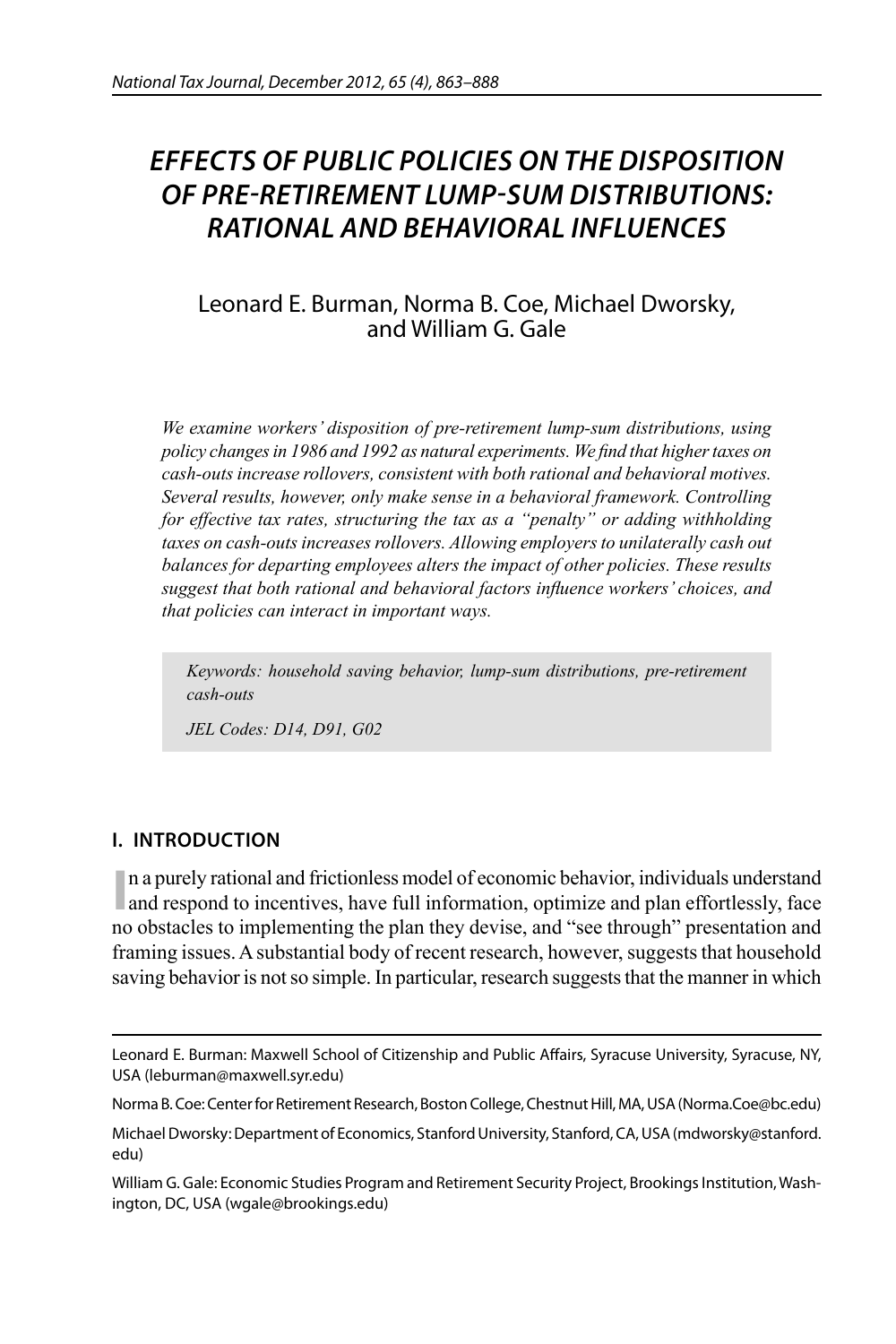a policy or program is presented or framed can have first-order effects on individuals' choices, holding economic incentives constant (Madrian and Shea, 2001; Duflo and Saez, 2003; Bernheim, Fradkin, and Popov, 2011; Bertrand et al., 2005; Chetty, Looney, and Kroft, 2009; Duflo et al., 2006; Epley, Mak, and Idson, 2006; Finkelstein, 2009; Liebman and Luttmer, 2012; Saez, 2009; Thaler and Sunstein, 2008). This insight suggests fundamental changes in modeling saving choices and new directions in public policies aimed at encouraging saving that could prove to be both effective and inexpensive.

This paper examines the importance of presentation and information, relative to and controlling for pure economic incentives, in the context of individuals' choices regarding the disposition of pre-retirement lump-sum distributions (LSDs) from their 401(k) or defined benefit pension plans. Upon changing jobs, workers may leave their vested pension balances at their old employer or take the funds as a lump sum distribution. If taken as an LSD, the funds may be "rolled over" to another qualified plan (typically, an Individual Retirement Account (IRA) or a new employer's defined contribution plan), used to purchase an annuity, or cashed out.

A variety of federal rules aim to discourage pre-retirement cash-outs. Employees owe ordinary income tax on distributions (except for distributions from backloaded "Roth" accounts). Distributions are also subject to a 10 percent penalty unless the account holder is older than 59.5 years or the LSD is part of a job termination and the account holder is at least age 55. Employers are required to offer departing employees the option of directly transferring the LSD into an IRA or other qualified plan, and to assess a withholding tax of 20 percent on balances that are not transferred to those accounts. Employers must also allow employees to retain most defined contribution accounts in the employer's plan after termination, but they are permitted to force a distribution of balances that are less than \$1,000.

Previous research finds that a small percentage of LSD recipients roll all of their funds into qualified accounts, but that a larger share of dollars received in LSDs are rolled over. The cumulative loss in retirement income (or "leakage") from pre-retirement LSDs is relatively small compared to aggregate or average retirement wealth (Andrews, 1991; Burman, Coe, and Gale, 1999; Chang, 1996; Engelhardt, 2002; Fernandez, 1992; Gustman and Steinmeier, 1999; Hurd, Lillard, and Panis, 1998; Korczyk, 1996; Poterba, Venti, and Wise, 1998, 2001; Sabelhaus and Weiner, 1999; Scott and Shoven, 1996; Yakoboski, 1997).

Nevertheless, pre-retirement cash-outs raise concerns. The households who are more likely to cash out their LSDs tend to be younger, have lower income, have smaller accumulated balances, and have lower "tastes for saving" or financial sophistication, as proxied by less education, less interest income, or lack of IRA ownership. These characteristics tend to be shared by households that appear to be saving too little for retirement (Engen, Gale, and Uccello, 1999; Hurst, 2003). Moreover, contributions to pension or 401(k) savings are more like to represent net increases in wealth for those with lower incomes and less education (Benjamin, 2003; Engelhardt and Kumar, 2011; Engen, Gale, and Scholz, 1996; Gale 1998; Poterba, Venti, and Wise, 1996).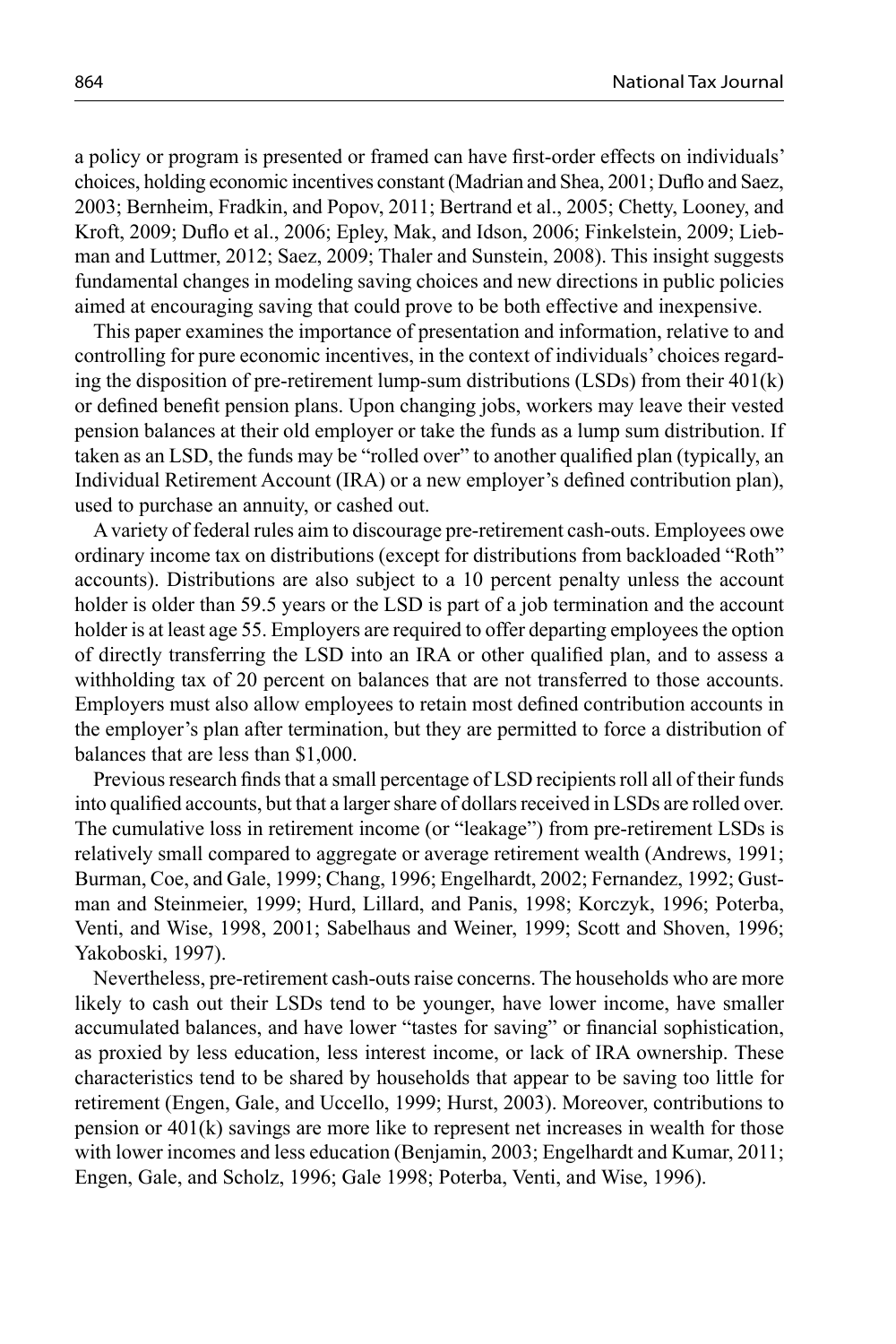In this paper, we provide new theory and evidence on how public policies affect the disposition of workers' pre-retirement LSDs. In light of the ongoing debate about the adequacy and nature of saving for retirement, the continued growth of defined contribution plans — where pre-retirement cash-outs are more widely available and the increasing long-term pressures on the federal budget, a better understanding of how public policies affect LSD choices is essential to developing a retirement income system that can adequately address the needs of the modern work force and economy. Additionally, studying the effects of a variety of policies on LSD choices may allow broader generalizations about what drives and influences household saving behavior.

We begin by developing an explicit model of rational behavior regarding preretirement LSD choices, and show that all of the major empirical patterns regarding LSDs identified in the literature and discussed above are consistent with rational  $choice<sup>1</sup>$ 

We then use the 1986 and 1992 reforms as natural experiments to identify the effects of policy changes. The 1986 rule changes increased the explicit marginal tax cost of pre-retirement distributions, including the imposition of a penalty on top of ordinary income tax rates. The 1992 changes imposed a withholding tax, which has virtually no effect on the ultimate tax burden of cashing the funds out, but makes the tax consequences much more salient at the time the rollover choice is being made. All of these changes were made in an environment where employers had the option of unilaterally cashing out small balances (below \$3,500).

Consistent with both rational and behavioral models, we find that higher effective tax rates on LSDs reduce cash-outs. Several additional results, however, only make sense in a behavioral framework. First, holding the overall effective tax rate constant, structuring some of the tax as a "penalty" appears to have a positive impact on rollovers. Second, the withholding tax on funds that are not rolled over directly from one account to another has a significant impact on cash-out behavior, even though the rule does not actually change the tax burden for rollovers (it only changes the timing of the tax payment for those who cash in). Third, the size of this effect is large relative to the effect of increases in tax rates. For example, the withholding tax rule implemented in 1992 increased rollovers by 10 to 13 percentage points, whereas a 10 percentage point increase in the current tax rate raises the probability of rollover by just 7 percentage points.

Fourth, interactions between policies appear to matter significantly. In particular, the specification of default rules for whether the employer can cash out the balance may

<sup>1</sup> Despite the substantial number of analyses of the individual determinants of LSD behavior, only Chang (1996) has examined the effects of tax policy changes. Chang (1996), however, uses the ordinary income tax rate plus any withdrawal penalties to proxy for the effective tax rate on LSDs. In practice, the effective tax rate can vary substantially from that calculation. Hurd and Panis (2006) model the annuitization of LSDs at the time of retirement.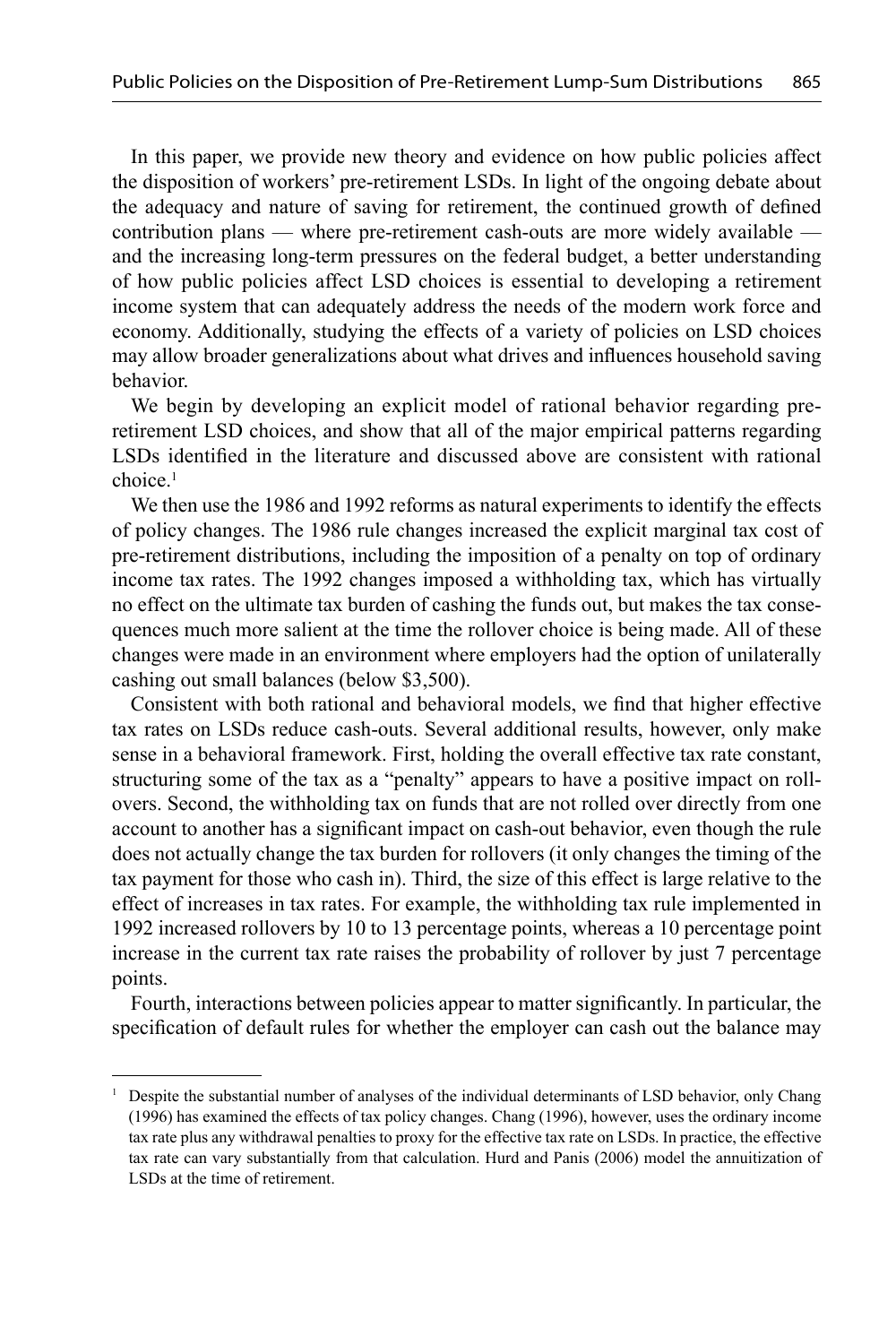have substantial impacts on the relative effectiveness of tax rates and tax penalties versus tax withholding rules. For example, the impact of the 1986 tax changes was felt mainly for large balances, where the employer could not unilaterally cash out the funds. For small balances, where the employer could unilaterally cash out the balance if not otherwise instructed, the tax rates and tax penalties imposed in 1986 that individuals face at the time of income tax filing (which occurs later than the job separation decision) have little effect on rollover behavior, presumably because the employee has to make a decision before facing the tax consequences. In contrast, the effectiveness of the 1992 withholding rules was stronger among smaller balances. This presumably occurs because the withholding tax makes the tax consequences salient to the individual at the time the rollover decision has to be made and so prods the individual to act before the employer makes a unilateral decision.

The findings confirm and extend previous research noted earlier showing that economic incentives significantly affect behavior, and that — holding such incentives constant — relatively small changes in the presentation of an incentive can also have first-order effects on economic behavior and the effectiveness of the policy. The results also suggest the importance of understanding interactions among policies that operate simultaneously.

Section II presents and discusses a simple, rational model of LSD choices. Section III describes the data. Section IV discusses changes in tax and other policies toward LSDs over time and the construction of effective tax rates on LSDs. Section V presents descriptive patterns of LSD choices. Section VI presents regression results. Section VII concludes.

## **II. A RATIONAL MODEL OF THE DISPOSITION OF LUMP-SUM DISTRIBUTIONS**

To start, consider a simple, rational model of LSD behavior.<sup>2</sup> A worker seeking to finance a given consumption expenditure could finance the expenditure by taking a \$1 distribution from her pension, which yields  $\$(1 - \tau_0 - \pi)$ , where  $\tau_0$  is her current marginal income tax rate and  $\pi$  is the penalty rate on early withdrawals. Alternatively, she could withdraw  $\frac{s(1 - \tau_0 - \pi)}{n}$  from a taxable saving account or borrow the same amount. Suppose her pension pays a pre-tax return of  $r_p$  and the after-tax opportunity cost of funds (i.e., the interest rate on saving and borrowing) is *r*. 3 In terms of retirement consumption (assumed to be *N* periods in the future), the cost of tapping the pension

<sup>&</sup>lt;sup>2</sup> All of this discussion refers to traditional defined contribution accounts. Contributions to Roth IRAs, Roth 401(k), and Roth 403(b) accounts are not deductible and withdrawals are not subject to ordinary income tax, although they are subject to penalties for early withdrawals. While Roth IRA accounts were first allowed in 1998, Roth 401(k) accounts were not permitted until 2008 and thus are outside the range of our  $\frac{\text{data}}{3}$  To si

To simplify exposition, we assume perfect certainty about future rates of return.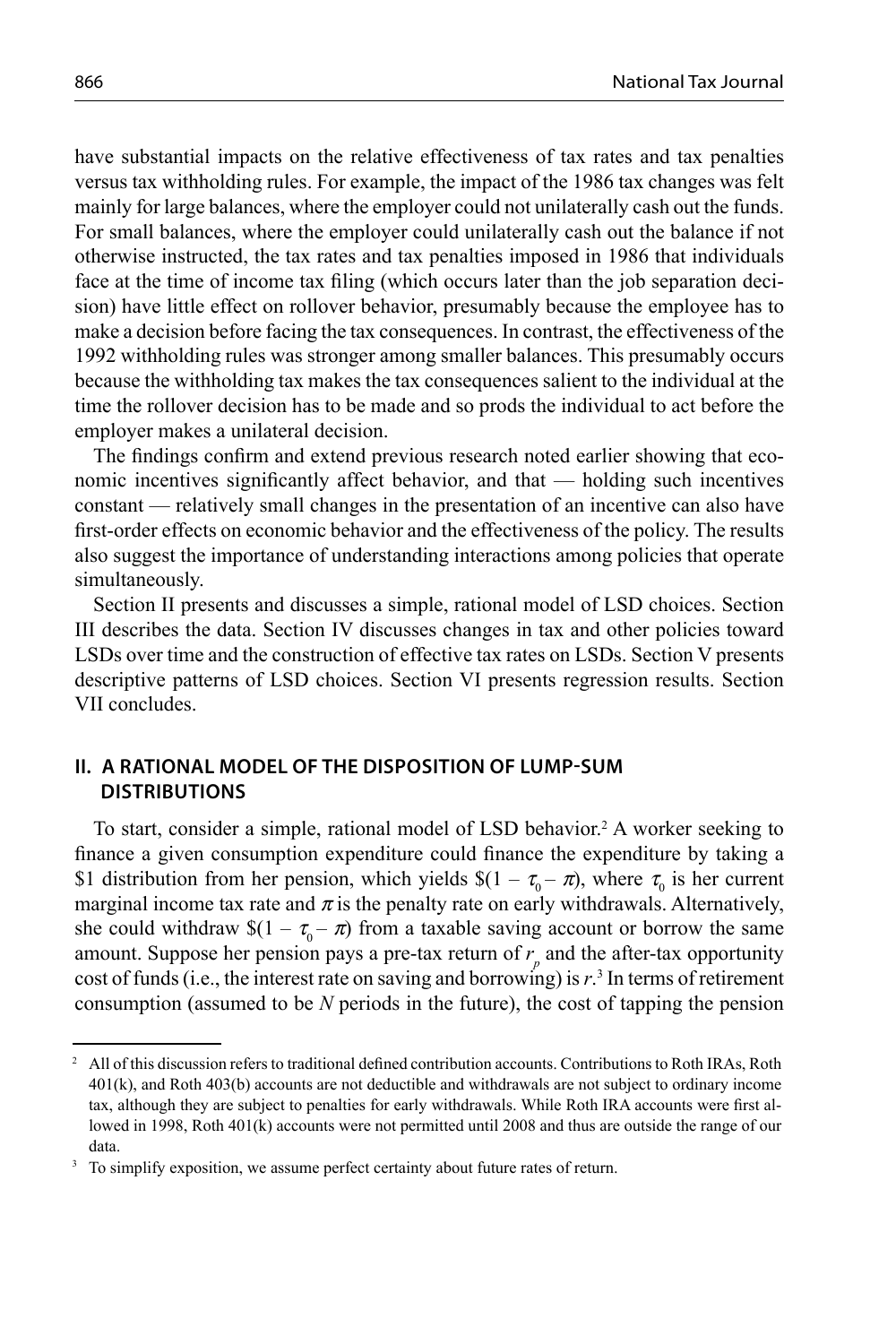is  $(1 + r_p)^N (1 - \tau_N)$ , where  $\tau_N$  is the income tax rate in retirement. The cost of using another source of funds (taxable saving accounts or borrowing) is  $(1 + r)^N(1 - \tau_0 - \pi)$ . The net gain from taking the cash as an LSD from the pension versus tapping taxable saving or borrowing is

(1) 
$$
G \equiv (1+r)^{N} (1-\tau_0 - \pi) - (1+r_p)^{N} (1-\tau_N).
$$

The break-even after-tax opportunity cost,  $r^*$ , found by setting  $G = 0$ , is

(2) 
$$
r^* \equiv (1 + r_p)[(1 - \tau_N)/(1 - \tau_0 - \pi)]^{1/N} - 1.
$$

The resulting decision rule is simple: if the taxpayer's cheapest source of funds has an after-tax rate of interest  $(r)$  less than  $r^*$ , she is better off using that alternative source than tapping into retirement funds.

Accounting for the possibility that the cost of funds may depend on the size of the distribution, we can write the decision rule as:

(3) Roll over none (withdraw all) if  $r(0) > r^*$ Roll over all (withdraw none) if  $r(L) < r^*$ , or Roll over some amount,  $x \in [0,L]$  such that  $r(x) = r^*$ .

Comparative static results generated by (2) and (3) are consistent with the key empirical findings in the literature cited above. An increase in the penalty rate,  $\pi$ , raises the likelihood of rolling over LSDs since it raises *r*\*. Younger households will be more likely to cash out LSDs, since *r*\* falls as years until retirement, *N,* grows (larger *N* representing a younger person). Higher-income households will be less likely to cash out funds because *r*\* rises with the current tax rate (even if the retirement tax rate rises by the same amount) and they also tend to face a lower opportunity cost of funds, *r*. Taxpayers with stronger tastes for saving are likely to have more assets and thus have access to sources of financing with low net opportunity costs, such as home equity loans. In addition, they are likely to be better credit risks, which lowers the interest rate they must pay to borrow. For both reasons, such households would face a low *r* and would be less likely to cash out the pension.

With convenient assumptions about functional form, this simple model of rollover behavior may be estimated with a probit model. Substituting (2) into (3) and taking logarithms to linearize the choice, the decision rule may be written in terms of an indicator function,

$$
\Omega = \ln(1+r) - \ln(1+r_p) - \frac{1}{N} \ln \left( \frac{1-\tau_{N}}{1-\tau_{0} - \pi} \right),
$$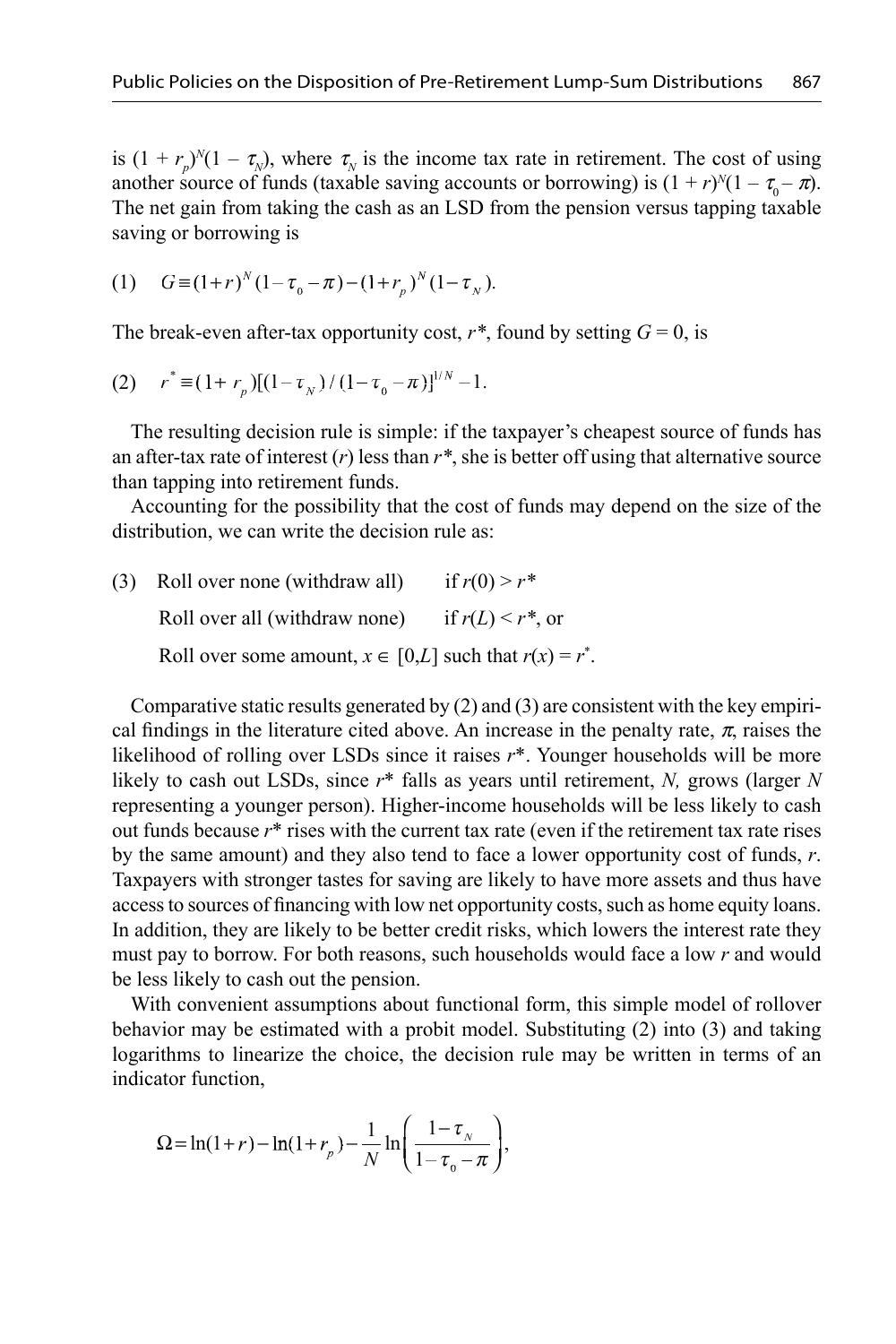where the rollover will occur if  $\Omega$  is negative and withdrawal if  $\Omega$  is positive. The rates of return,  $r$  and  $r_p$  are unobservable. If we assume that

$$
n(1 + r) - \ln(1 + r_p) = Z\beta + \varepsilon,
$$

where *Z* is a vector of exogenous variables and  $\varepsilon$ ~N(0, $\sigma$ ), then (3) can be written as

(4) Roll over none (withdraw all)  $-\frac{1}{N}\ln\left(\frac{1-\tau_{N}}{1-\tau_{0}-\pi}\right)+\varepsilon$ ⎛ ⎝ ⎜  $\lambda$  $Z\beta - \frac{1}{N}\ln\left(\frac{1-\tau_{N}}{1-\tau_{0}-\pi}\right) + \varepsilon <$  $\frac{1-\epsilon_{N}}{1-\tau_{N}-\pi}$  +  $\varepsilon$  < 0  $\overline{0}$ ,

Roll over all (withdraw none) if 
$$
Z\beta - \frac{1}{N} \ln \left( \frac{1 - \tau_N}{1 - \tau_0 - \pi} \right) + \varepsilon > 0
$$
.

Dividing through by  $\sigma$  transforms (4) into a probit model.

The specification above does not allow for partial rollovers, which is reasonable if *r* is a constant. To introduce partial rollovers, we allow *r* to rise with the size of the LSD. (This is a generalized form of a borrowing constraint. An extreme form would be that the consumer cannot borrow more than some fixed amount, above which the interest rate is effectively infinite.) This specification is consistent with the idea that an optimizing consumer would finance expenditures from the least expensive sources first (home equity, passbook saving), and tap into more expensive sources (credit card debt, cash out from a pension) only when the cheaper alternatives are exhausted. With this assumption, it is easy to show that partial cash-outs are more likely for larger LSD balances, consistent with the empirical evidence. This full model can be estimated using maximum likelihood methods (as shown in an Appendix, available from the authors on request). However, partial rollovers are a small fraction of distributions so the simple probit (treating partial rollovers as non-rollovers) is a good approximation.

The models discussed above are based on fully rational behavior with no transaction costs. In these models, the rollover choice depends on effective tax burdens and individual characteristics. The rollover choice does not depend on policies that alter the presentation of effective tax rates, but do not alter the actual effective rate itself. Such policies include whether employers can unilaterally cash out funds, the presence of withholding taxes that do not affect overall tax burdens, or the presence of "penalties" versus ordinary income tax rates in the composition of the effective tax rate. Evidence that such factors influence LSD choices would suggest that factors beyond those discussed in the rational model could be important policy levers.

## **III. DATA**

To examine these issues empirically, we use data from the Current Population Survey (CPS) and the Health and Retirement Study (HRS), as well as information on tax, withholding, and other policy rules regarding LSDs.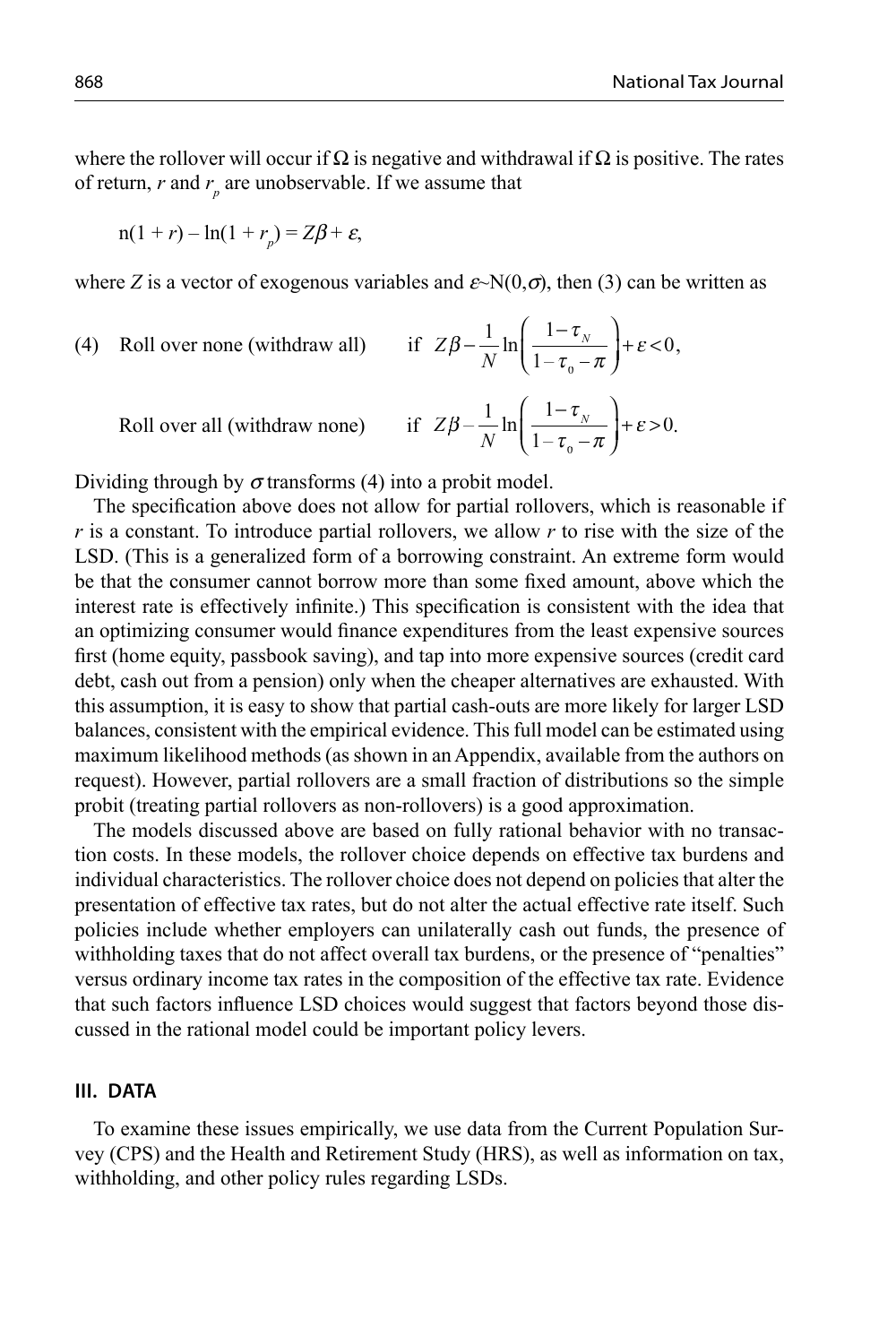The Employee Benefits Supplement (EBS) to the 1993 CPS was administered to a nationally representative subsample of individuals who, at the time of the interview, were employed and/or were between ages 25 and 64. Respondents were asked if they had ever received an LSD from a previous job. If they had, they were asked about the type of pension involved, the year, the amount, and the use of the funds.<sup>4</sup> We focus on uses that preserve the funds for retirement, maintain the tax-preferred status of the funds, and hence do not trigger a tax penalty. Thus, we count the use as a "rollover" if the respondent rolled all of the funds into an IRA or purchased an annuity. If the respondent used any of the funds for other purposes, we count the entire transaction as a non-rollover. Very few respondents reported multiple uses of the funds and the results presented below are not sensitive to whether partial rollovers are counted as rollovers or non-rollovers, or are excluded from the sample. By matching the EBS to the March 1993 CPS, we collect information on the respondents' age, level and composition of income, gender, race, education, marital status, and homeownership status.

We use data from the 7 waves of the 1992–2004 Health and Retirement Study (HRS).<sup>5</sup> The initial 1992 HRS sample was drawn from households with heads born between 1931 and 1941, with oversampling of Blacks, Latinos, and Florida residents. Subsequent waves, implemented every two years, have expanded the HRS panel to include households with heads born between 1890 and 1953. The HRS data largely parallels the information obtained from the CPS. HRS respondents are asked about the year, amount, and use of LSDs from previous jobs and the type of pensions involved. We follow the procedure used with the CPS data. We distinguish between uses that preserve the tax-preferred and saving status of the funds — now broadened to include (1) rolling over the funds (directly, or after an LSD) into an IRA or defined contribution plan; (2) leaving the funds in the employer's plan; (3) purchasing an annuity; or (4) receiving pension benefits — from other uses. If any of the funds are used for non-tax-preferred purposes, we classify the transaction as a non-rollover, as in the CPS data. The HRS results are not sensitive to alternative treatments of the small minority of individuals who choose more than one use. We supplement the LSD information with data on household income, and the age, gender, race, and educational attainment of the head of household. Unlike in the CPS, however, these controls refl ect conditions at the time the job separation is reported.

<sup>4</sup> The LSD amount was top-coded at \$100,000, but very few people were at the limit. We deleted one observation with a reported distribution of \$99,999, which we suspect was an error in coding. The code for one of the "other uses of the LSD" was 999,999 and we saw no plausible way the respondent in question could have accumulated such a large amount of funds. When appropriate, LSD amounts were converted to 1993 dollars using the CPI-U index.

<sup>&</sup>lt;sup>5</sup> We use the RAND version of the HRS, a cleaned and merged version of waves  $1-6$ . We apply the variable definitions from the RAND file to the HRS data to create a comparable version of wave 7. The raw HRS files and the RAND data are available to registered users at https://ssl.isr.umich.edu/hrs/. Additional information about the HRS is provided at http://hrsonline.isr.umich.edu/.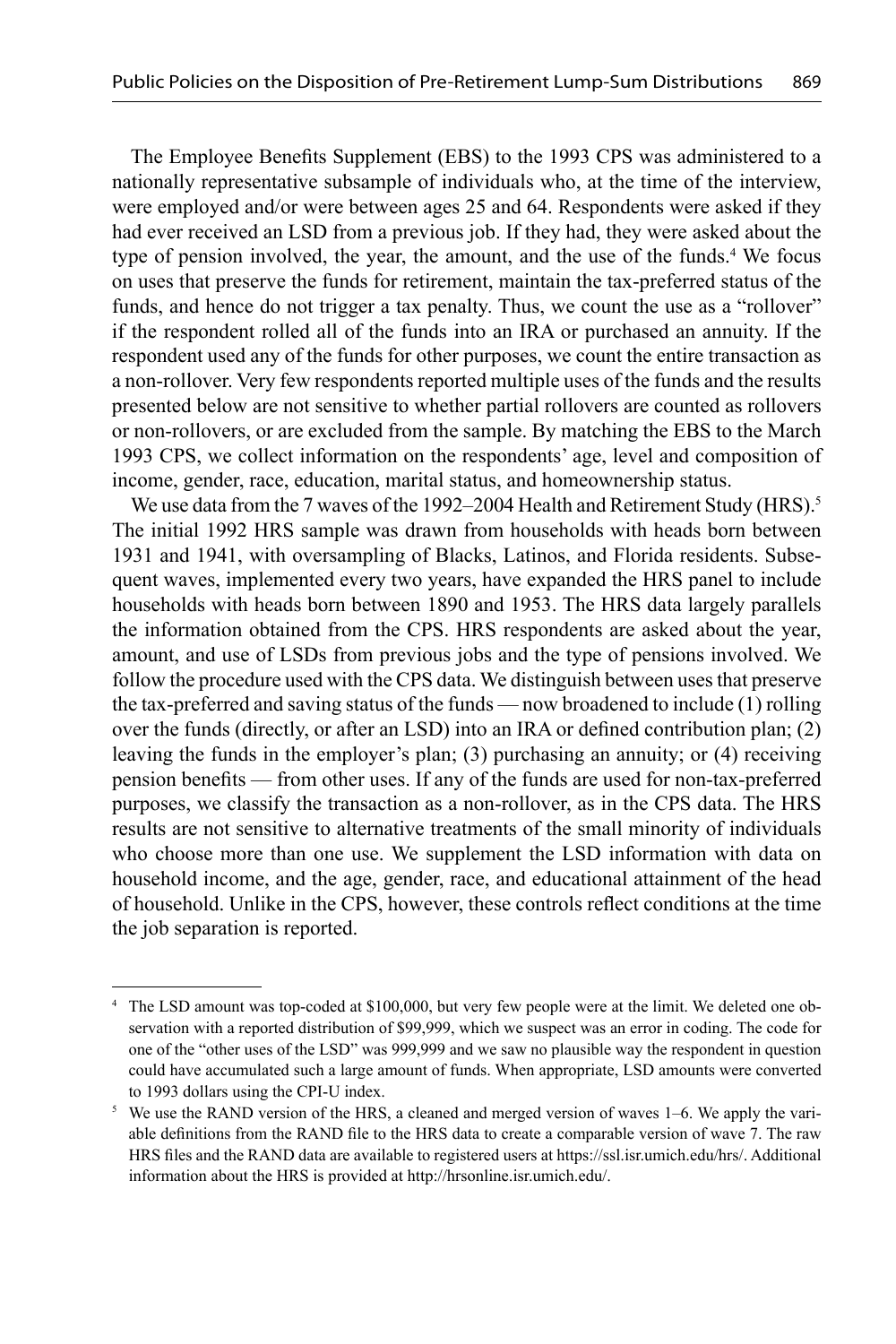Several additional differences between the CPS and HRS data are worth noting. Our analysis of the HRS data examines the disposition of defined contribution plans only. We draw most of our data from respondents' reports of job separations that occurred before they entered the panel, which do not report whether an individual was offered an LSD option. Since LSD options are uncommon among defined benefit (DB) plans, but nearly universal among defined contribution (DC) plans, we assume that all DC participants had an LSD option and ignore respondents with DB plans.<sup>6</sup> This approach to measuring LSD choices gives rise to another difference between the two data sets: workers who leave their account balances with their previous employers appear in the HRS, but not in the CPS. Since leaving the funds at the previous employer is essentially a way to preserve DC balances for retirement, the HRS shows higher rollover rates across the board, even though the trends are very similar in both surveys. Chang (1996), Engelhardt (2002), and Hurd and Panis (2006) find that between 10 and 18 percent of employees who have the option choose to leave their pension at their previous employer when changing jobs. Table A1 reports relevant descriptive characteristics for the CPS and HRS samples.7

We use the CPS data on LSDs received from 1981 through 1992 to examine the effects of the 1986 policy changes. We use the HRS data on LSDs received from 1987 through 1997 to examine the impact of the 1993 changes. These policies are described in the next section.

## **IV. POLICIES AFFECTING LSDS**

Before 1974, LSDs were taxed as long-term capital gains. The Employee Retirement Income Security Act (ERISA), enacted in 1974, differentiated the tax treatment of LSDs depending on whether the funds were deemed to have accrued pre- or post-1974 and whether the employee had at least five years of job tenure when the LSD occurred. The pre-1974 amount could be treated as capital gains, or it could be treated as ordinary income. The post-1973 portion was treated as ordinary income. If the employee had been in the plan for five years prior to disposition, all of the ordinary income (from the pre-1974 or the post-1973 portions) could be subjected to 10-year income averaging.

<sup>6</sup> In addition to the retrospective sections where we gather most of our data on LSDs, the HRS reports information on any pension plans in which a respondent might participate at his current job, including whether that plan offers an LSD option. In waves 1–3 of the HRS, more than 80 percent of DC participants report an LSD option for their current plan, compared to about 40 percent among DB participants (Hurd and Panis, 2006).

<sup>7</sup> The CPS appears to under-report LSD aggregates. The CPS records LSDs of about \$20 billion in 1992. Alternative estimates, using a variety of data sources including tax records, place the total at about \$75 billion to \$80 billion (Woods, 1996; Yakoboski, 1997; Sabelhaus and Weiner, 1999). Nevertheless, patterns of LSD disposition with respect to age and income appear to be similar in the tax records and the CPS data.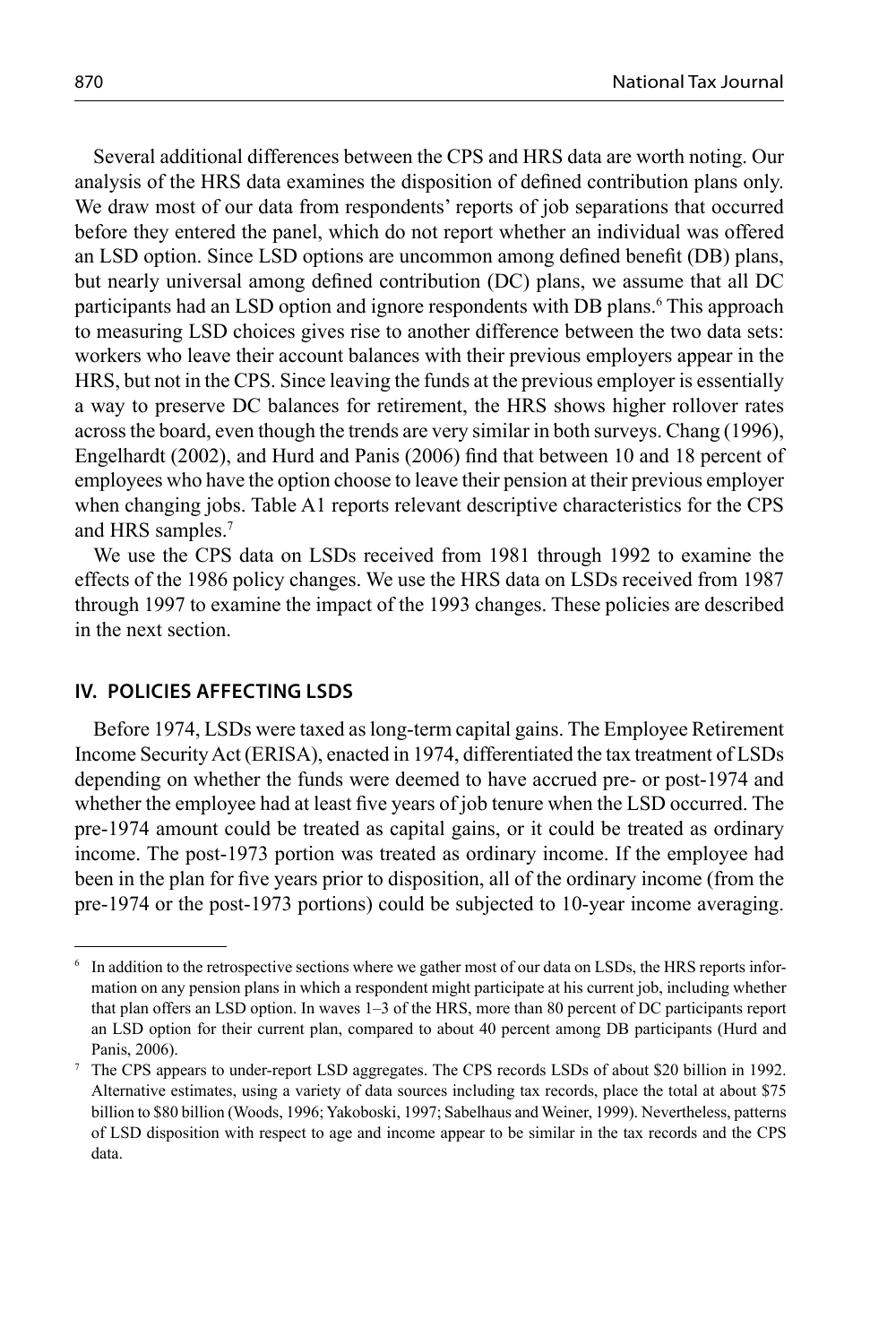For our purposes, a convenient feature of income averaging is that it is based on the tax schedule for single taxpayers; to determine the tax rate, the only information needed is the LSD amount and year it was received.

For the years 1980 to 1986, we calculate the tax rate assuming LSD recipients in the CPS use the special 10-year averaging rule to determine their tax rate. This procedure is justified if two conditions hold: (1) the LSDs reported in the CPS were based on job tenures of five years or more, and  $(2)$  income averaging was preferable to taxation as ordinary income for those recipients. To gauge whether the LSDs reported in the CPS are for jobs held five years or more, we compare data on the number and magnitude of LSDs in the HRS and the CPS. In the HRS, LSD questions are only asked if the employee has been at the job for five years or more. Thus, if the CPS were capturing many LSDs from shorter job tenure, there should be more LSDs reported in the CPS and they should be smaller in size. Table A2 shows that the HRS and CPS report similar numbers and magnitudes for LSD for the same age cohorts (when the HRS data are top-coded to match the CPS top codes). To test the second condition, we examined hypothetical taxpayers in different years (1980 and 1986), income levels (half-median, median, and twice median income), LSD sizes (from \$500 to \$100,000), filing status (single and married filing jointly), and ages  $(25, 35, 45, 55,$  and 65). For virtually every situation modeled, 10-year averaging was preferable to taxing some of the funds as ordinary income and the rest as capital gains (results available upon request). Thus, both conditions appear to hold.

The Tax Reform Act of 1986 made several significant changes in the taxation of LSDs. Although TRA 86 generally reduced the marginal tax rate on ordinary income, LSDs were not treated as ordinary income pre-1986, as noted above. In 1986, cashouts were subject to a 10 percent penalty tax unless the account holder was older than 59.5 years or the LSD was part of a job termination and the account holder was at least age 55.

For workers younger than age 50 as of January 1, 1986, LSDs were taxed as ordinary income (in addition to the penalty). For these households, we "back-cast" the income level reported in the 1993 CPS to the year of LSD receipt, using aggregate personal income growth rates between the year when the LSD was received and 1993. We reduce each component of income by the same proportion and calculate the marginal federal income tax rate in the year of LSD receipt, given the marginal tax rate schedules in effect in that year. We assume the household took the standard deduction and had the same marital status and number of children as in the 1993 CPS and account for EITC phase-in and phase-out ranges.

Those over age 50 as of January 1, 1986, could elect to designate the entire taxable cash-out as ordinary income or could divide it between a pre-1974 portion, which would be taxed at a flat 20 percent rate, and ordinary income. In either case, the amount designated as ordinary income could be taxed under either five-year averaging (using the current-year tax schedule for singles) or 10-year income averaging (using the 1986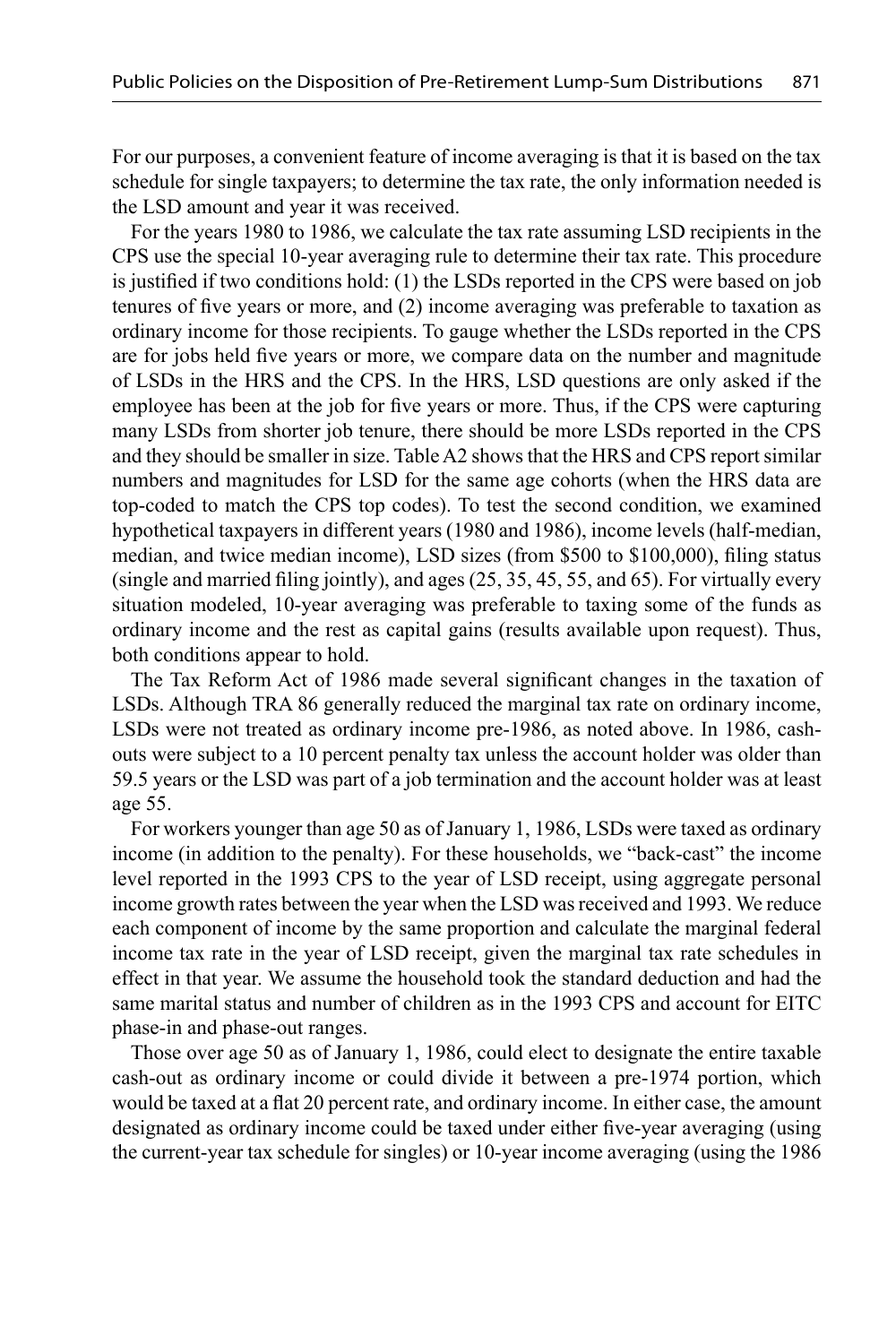tax schedule for singles). Notably, for these households, we can calculate the tax rate on LSD income without reference to overall income, deductions, or filing status.<sup>8</sup> For each LSD recipient, we calculate the tax all four ways and choose the lowest-tax option.

To calculate  $r^*$  in (2), we also need the estimates of the tax rate in retirement ( $\tau_{N}$ ). For LSDs before 1987, we assume the household faces the same tax rate on LSDs in retirement as it does during the working years. This is plausible since, as described above, the taxation of LSDs during that period did not depend on family income, but only on the size of the LSD. For LSDs after 1986 by households older than age 50 as of January 1, 1986, we make the same assumption using the same rationale. For LSDs received after 1986 by households younger than age 50 as of January 1, 1986, we estimate tax rates in retirement by assuming recipients would remain in the same age-adjusted percentile of the CPS sample income distribution, and would retain their current marital status through retirement. We then assign each recipient the income level corresponding to his/her percentile ages 65 to 69 income distribution from the 1993 CPS and in turn compute a baseline level of taxable income, accounting for marital status and the over-65 standard deduction. On the basis of 1993 tax law, we then calculate the increase in tax liability that would result from receiving the LSD at this projected income level. The retirement tax rate is the ratio of estimated tax on the LSD to the amount of the LSD.

In other calculations needed to generate estimates of  $r^*$ , we define N as equal to 65 minus the age when the LSD was received, and  $r_p$ , the nominal pre-tax rate of return, as 8 percent.

Besides the changes in effective tax rates on LSDs described above, policy makers have also enacted a series of changes in rules regarding cash-outs and withholding taxes. Starting in 1984, firms were allowed to cash out accounts on a unilateral basis (i.e., without the departing employee's approval) if the balance was below \$3,500. This provision relieves plan sponsors of the responsibility for managing small accounts for former workers. But it does not make it more difficult for workers to choose a rollover. If the firm tells the worker that it is cashing out the pension (i.e., choosing not to manage the account anymore), the worker can still elect to roll the funds into a tax-preferred account either directly or after receiving a cash distribution.<sup>9</sup>

<sup>8</sup> To qualify for these tax options, the LSD recipient had to be at least 50 years old and had to have been in the plan for five or more years. Based on the calculations comparing the CPS and HRS described earlier in the text, our analysis assumes that all households who cashed out LSDs and who were older than 50 in 1986 also had been in the plan for at least five years. To the extent that this assumption is incorrect, our estimates will understate the impact of LSD tax changes on behavior.

<sup>9</sup> Our sample period ends in 1997, a cutoff date motivated by the 1998 adjustment of the involuntary cash-out limit from \$3,500 to \$5,000. The default disposition of a mandatory cash-out between \$1,000 and \$5,000 was changed to an IRA rollover effective 2005. Also, as of 2000, any form of capital gains treatment was eliminated for recipients born after 1935 (CQ Press, 1998; CCH Tax Law Editors, 2001, 2007).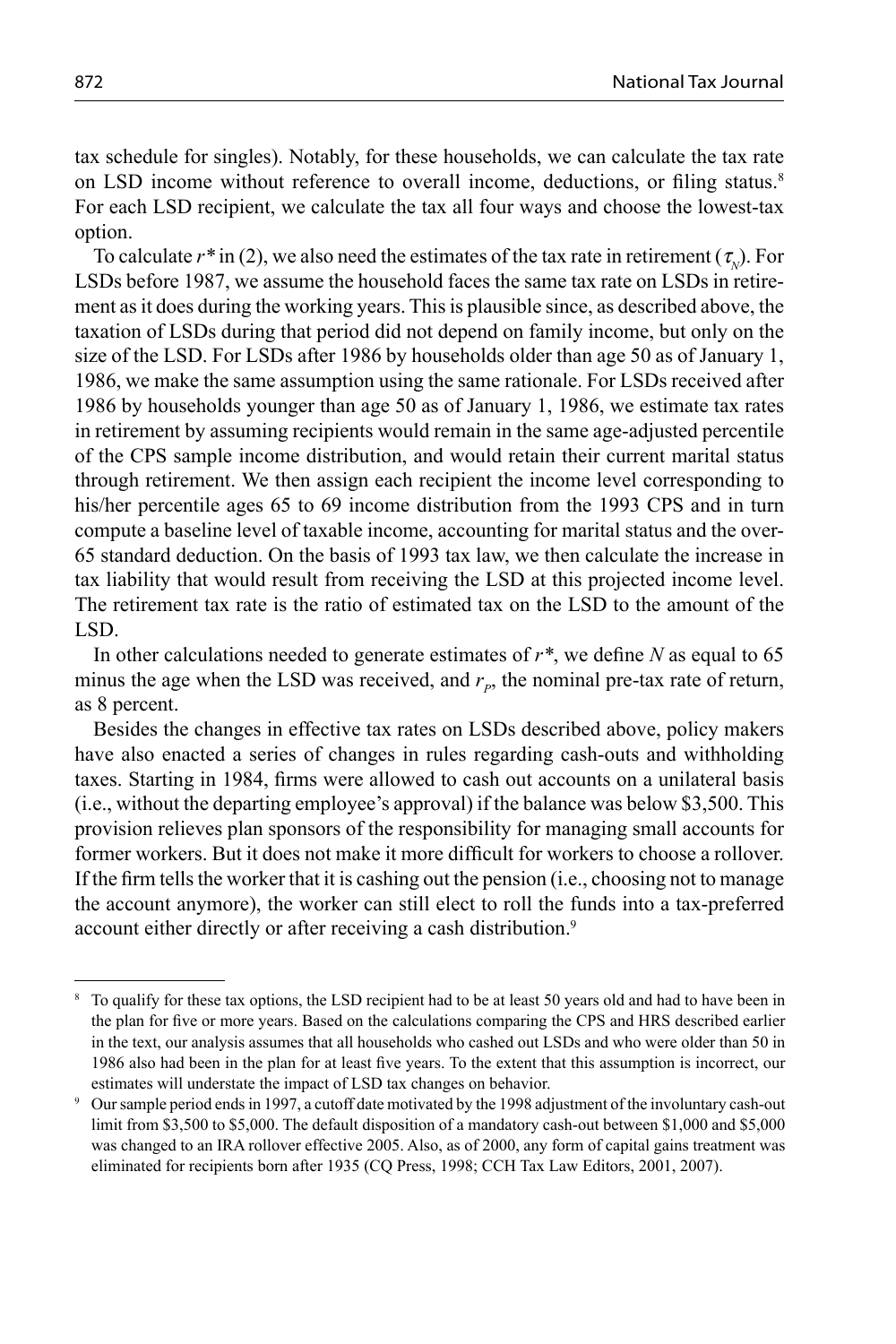As of 1993, any qualified plan with a cash-out option had to offer recipients the option of rolling over their balances directly to another qualified plan or an IRA, and a 20 percent withholding tax was imposed on any balances that were not directly rolled over to such accounts.10

## **V. DESCRIPTIVE PATTERNS**

### **A. CPS Data**

Table 1 reports rollover rates and measures of the cost of cashing out an LSD over time and across age groups.<sup>11</sup> The few households that report rolling over some but not all of their LSD are classified as not having rolled over the funds. Using the CPS data, the cost of cashing out an LSD rose after 1986 by large amounts for recipients between age 25 and 54, but by relatively small amounts for recipients age 55 to 64.12 For example, the first row shows that, after 1986, policy changes raised  $r^*$  — as defined by (2) and parameterized as discussed above — by three times as much for households younger than age 55 as it did for households older than age 54.

Because  $r^*$  is a complicated amalgam of several items, it may be difficult to interpret these results. In addition, *r*\* may not be the most salient aspect of tax policy toward LSDs; in a behavioral model, for example, the current tax burden on cash-outs and/ or its designation as a tax or penalty could affect behavior. For these reasons, we also present results for the current tax rate on cash outs ( $\tau_0 + \pi$ ) and the current rate less the retirement tax rate  $(\tau_0 + \pi - \tau_N)$ . As shown in Table 1, these measures of tax policy changed in the same relative manner as *r*\*, with larger increases for younger households after 1986. For recipients younger than age 55, the current tax rate rose by 20 percentage points and the difference between the current and retirement tax rates rose by 12 percentage points. For recipients older than age 54, the increases were just 2 and 3 percentage points, respectively.13

 $10$  Employees who elect to receive the distribution and then transfer it into a qualified account may still make supplementary contributions up to the amount withheld, which is excluded from gross taxable income so that the entire balance can in effect be transferred to a qualified account even if the transfer is not done directly. If, however, this self-directed rollover does not take place within 60 days of the distribution, the amount withheld is added back into gross income (CCH Tax Law Editors, 1994).<br><sup>11</sup> We use the sampling weights provided in the CPS and HRS for all tables in the paper. Unweighted data

and estimates do not differ importantly from the weighted numbers shown in the text.

<sup>&</sup>lt;sup>12</sup> Treating those ages as a single group is a useful simplification. Each of the 25 to 34, 35 to 44, and 45 to 54 age groups experienced similar increases in LSD tax rates (19.3, 21.0, and 21.2 percentage points, respectively) and other tax measures, and relatively similar increases in rollover probabilities (7.4, 13.9, and 12.4 percentage points, respectively).<br><sup>13</sup> Chang (1996) finds a much smaller increase (3 percentage points) in the mean LSD tax rate among re-

cipients under age 55, and finds a decrease of 5 percentage points among older recipients. Our estimates apply the tax laws applicable at the time, as described above. Chang uses the marginal statutory tax rate on ordinary income.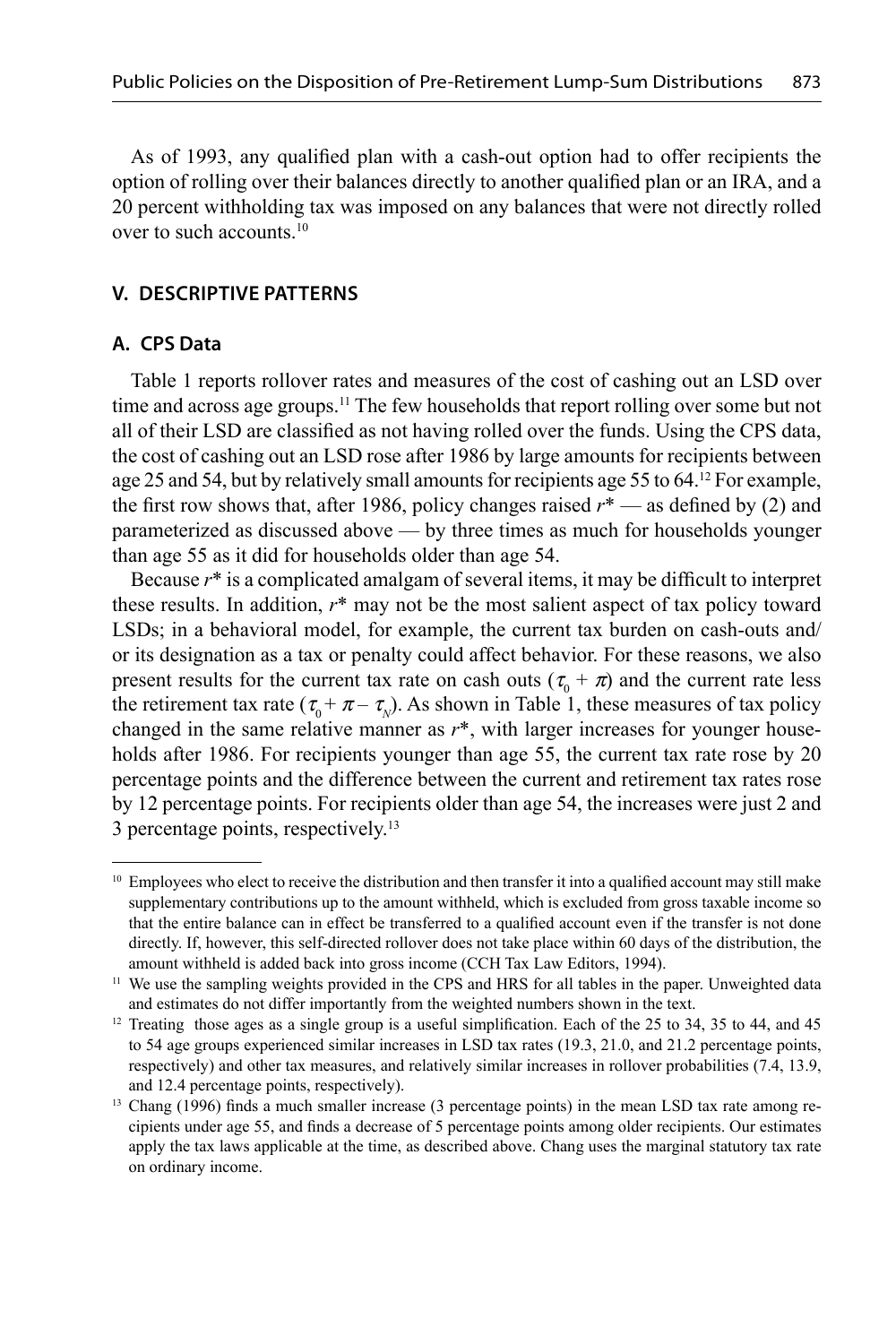|                                                                                                                                                                        |                 |               |                  |          | Table 1          | Tax and Rollover Summary Statistics, 1981-1992                                                       |                  |                   |               |        |                          |                                |
|------------------------------------------------------------------------------------------------------------------------------------------------------------------------|-----------------|---------------|------------------|----------|------------------|------------------------------------------------------------------------------------------------------|------------------|-------------------|---------------|--------|--------------------------|--------------------------------|
|                                                                                                                                                                        |                 |               |                  |          |                  | (Current Population Survey)                                                                          |                  |                   |               |        |                          |                                |
| LSD Size                                                                                                                                                               |                 | ₹             |                  |          |                  | > 53,500                                                                                             |                  |                   |               | 83,500 |                          |                                |
| Age of Recipient                                                                                                                                                       |                 | $25 - 54$     | $55 - 64$        |          |                  | $25 - 54$                                                                                            | $55 - 64$        |                   | $25 - 54$     |        | $55 - 64$                |                                |
| Year of Receipt                                                                                                                                                        |                 |               |                  |          |                  | 92-1981 1981-1986 1981-1986 1981-1981 1981-1981 1981-1981 1982-001 1982-1981 1982-1984 1982-1986 198 |                  |                   |               |        |                          |                                |
| $r^*(\%)$                                                                                                                                                              | $\frac{8.0}{8}$ | $\frac{6}{8}$ | $\overline{8.0}$ | 8.2      | $\frac{8.0}{5}$  | 8.7                                                                                                  | 8.0              | 8.2               | $\frac{8}{3}$ | 8.5    |                          |                                |
| LSD Tax Rate (%)                                                                                                                                                       | 6.3             | 26.6          | 1.4              | 13.1     | 7.0              | 29.0                                                                                                 | 11.4             | $\overline{13.1}$ | 5.7           | 24.0   | I                        |                                |
| Retirement Tax Rate (%)<br>LSD Tax Rate -                                                                                                                              | $\frac{0}{2}$   | 117           | $\overline{0}$   |          | $\overline{0}$ . | 11.6                                                                                                 | $\overline{0.0}$ |                   | $_{0.0}$      | 11.8   | I                        | $\begin{array}{c} \end{array}$ |
| Probability of Rollover (%) 16.6                                                                                                                                       |                 | 27.7          | 58.9             | 35.9     | 21.9             | 41.4                                                                                                 | 58.9             | 35.9              | 11.7          | 13.6   | $\overline{\phantom{a}}$ | $\overline{\phantom{a}}$       |
| Observations                                                                                                                                                           | 419             | 1121          | $\overline{4}$   | $\infty$ | 189              | 554                                                                                                  | $\vec{r}$        | $\degree$         | 230           | 567    | I                        | I                              |
| Source: Authors tabulations using the 1993 Employee Benefit Supplement of the Current Population Survey.<br>Note: All figures are obtained using CPS sampling weights. |                 |               |                  |          |                  |                                                                                                      |                  |                   |               |        |                          |                                |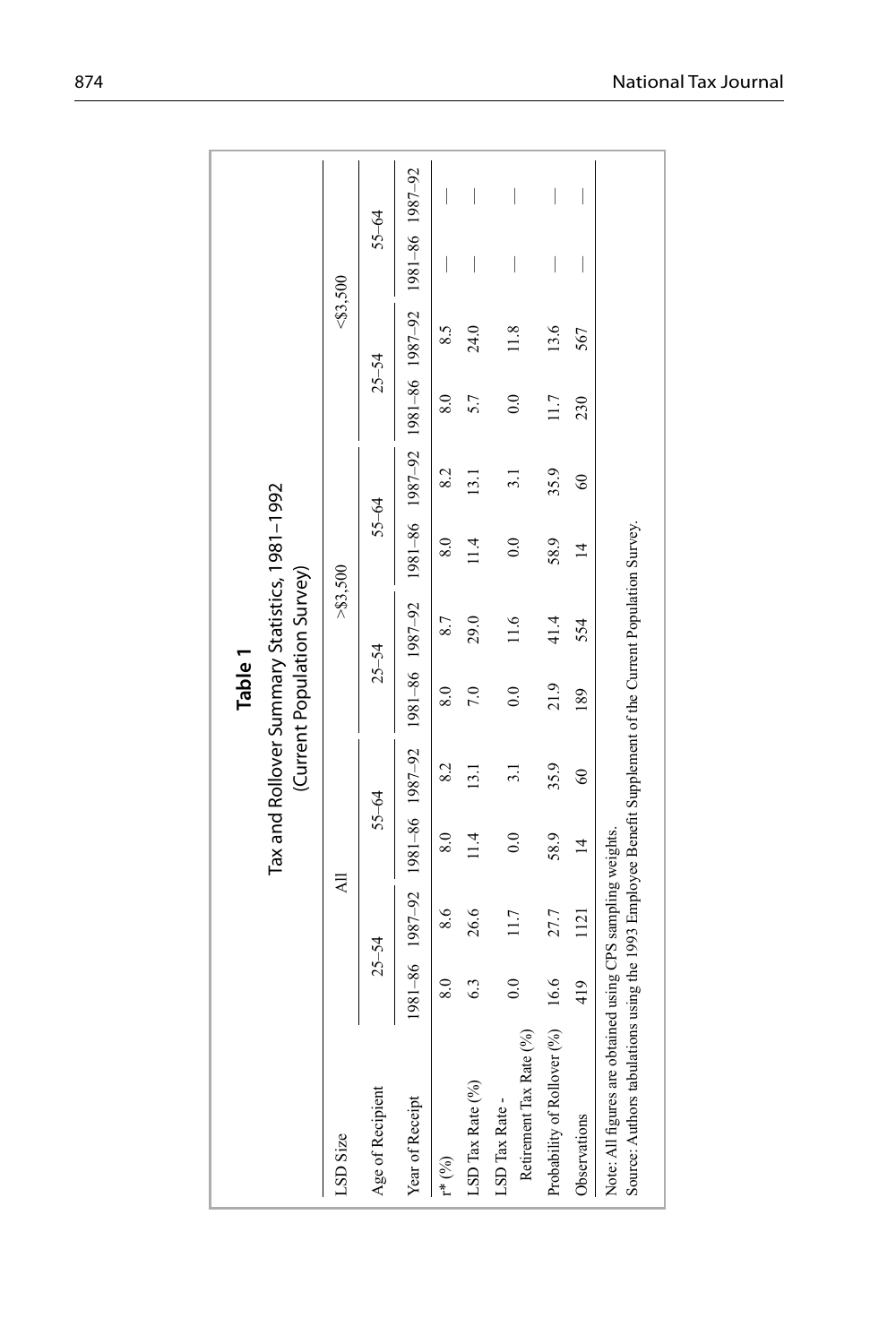Changes in the probability of rolling over an LSD are broadly consistent with the changes in tax rates. As shown in the fourth row, after 1986, the likelihood of rolling over an LSD rose by 11 percentage points among recipients younger than age 55 and fell by 23 percentage points among recipients older than age 54.

As noted above, starting in 1984, employers could unilaterally cash out LSDs with balances of \$3,500 or less. Table 1 reports tax rates and rollover behavior for LSDs with balances above and below that threshold, with three interesting results. First, consistent with the research cited earlier, the likelihood of rolling over an LSD is lower when smaller balances are at stake. Second, the cost of cashing out large and small LSDs changed by very similar amounts after 1986. For recipients younger than age 55, the current tax rate rose by 22 percentage points for large LSDs and 18 percentage points for small LSDs.14 Third, despite the similar changes in taxation of large and small LSDs after 1986, rollover behavior sharply diverged. For large LSDs, the likelihood of rollover rose by 19 percentage points among recipients younger than age 54. For small LSDs, the likelihood of rollover increased by just 2 percentage points for recipients age 25 to 54.

#### **B. HRS Data**

Table 2 examines rollovers in the HRS data for 1987 to 1997. Consistent with the treatment in the CPS, we classify the few households that report rolling over some but not all of their LSD as having not rolled over the funds. The HRS rollover probabilities are higher than the corresponding CPS values; one reason is that the HRS contains information on funds left at a prior employer**,** whereas the CPS does not (as discussed above). After the 1993 policy changes, the probability of rollover increased by 11 to 13 percentage points in each age group. The probability of rollover rose by 26 to 31 percentage points for recipients with small LSDs, but by just 5 to 9 percentage points for recipients with large LSDs.

#### **C. Summary**

The descriptive data above frame the key questions we address below. First, the cost of cash-outs rose substantially after 1986 for recipients age 25 to 54 but not for those age 55 to 64. Rollover behavior changed in similar ways, rising for those younger than age 55, but falling for those age 55 or older. Thus, one set of questions revolves around the extent to which the tax policy changes in 1986 were responsible for the changes in rollovers and, if so, which elements of the tax changes mattered most.

Second, although the overall probability of a rollover rose after 1986 and 1992, and although large and small LSDs faced similar increases in effective tax rates after 1986 and similar changes in withholding rules after 1992, rollover trends for large and small LSDs diverged sharply. As Figure 1 shows, after the effective tax rate changes in 1986,

<sup>&</sup>lt;sup>14</sup> Very few workers over age 55 had balances of \$3,500 or less, so we omit these workers when we cut our sample by size of LSD.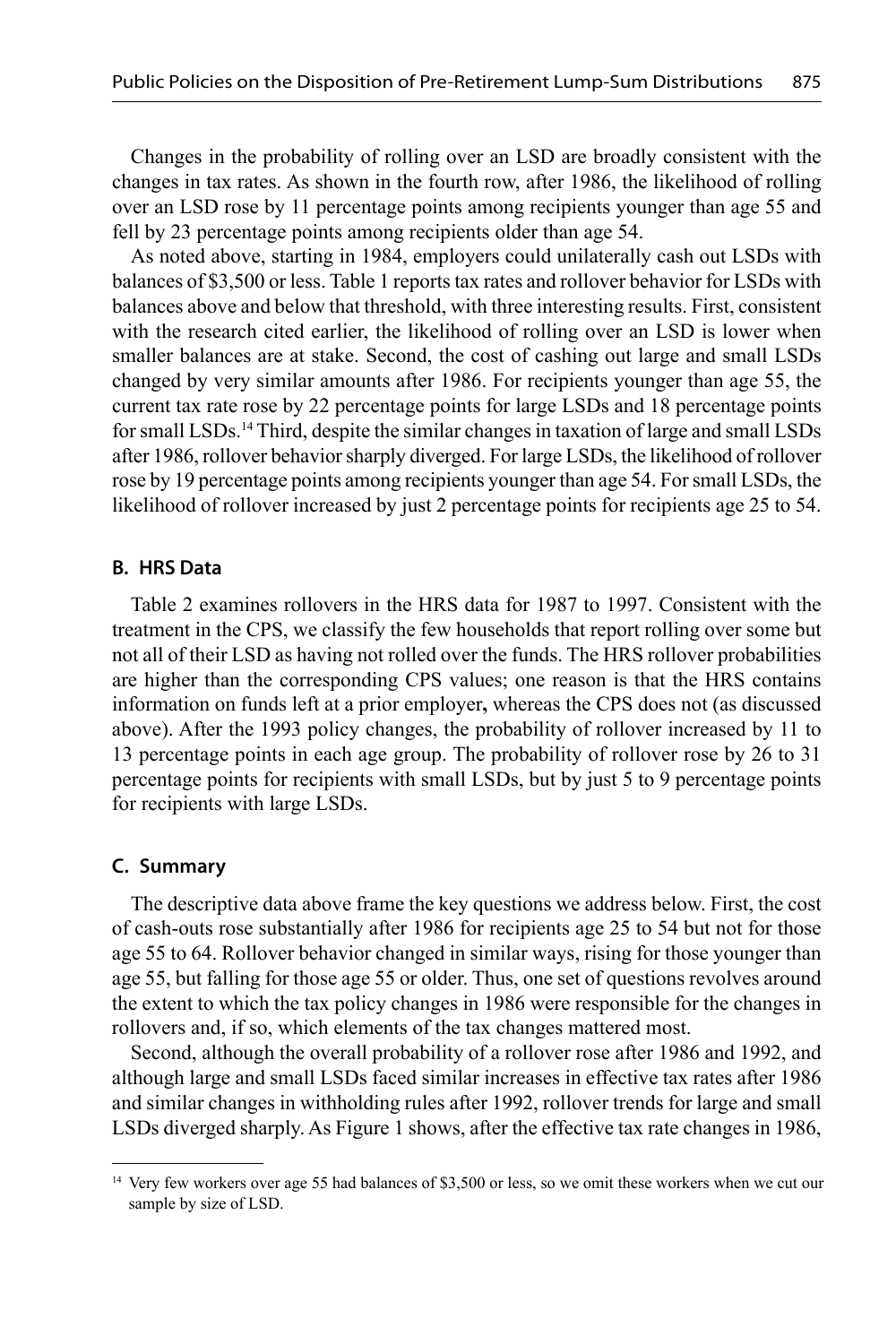|                                                                                                                        |     |                                                                                                               |           |      | Table 2 |                                                                                 |                 |           |           |             |       |      |
|------------------------------------------------------------------------------------------------------------------------|-----|---------------------------------------------------------------------------------------------------------------|-----------|------|---------|---------------------------------------------------------------------------------|-----------------|-----------|-----------|-------------|-------|------|
|                                                                                                                        |     |                                                                                                               |           |      |         | Tax and Rollover Summary Statistics, 1987-1997<br>(Health and Retirement Study) |                 |           |           |             |       |      |
| LSD Size                                                                                                               |     | ₹                                                                                                             |           |      |         |                                                                                 | > 83,500        |           |           | $<$ \$3,500 |       |      |
| Age of Recipient                                                                                                       |     | $35 - 54$                                                                                                     | $55 - 64$ |      |         | $35 - 54$                                                                       |                 | $55 - 64$ | $35 - 54$ |             | 55-64 |      |
| Year of Receipt                                                                                                        |     | 167-561 167-2011 167-2021 167-2021 167-2021 167-2021 167-2021 167-2021 167-2021 167-2021 167-2021 167-2021 16 |           |      |         |                                                                                 |                 |           |           |             |       |      |
| Probability of Rollover (%) 57.4                                                                                       |     | 70.0                                                                                                          | 62.9      | 74.0 | 66.4    | 75.3                                                                            | $\overline{11}$ | 76.5      | 29.4      | 55.2        | 33.2  | 64.0 |
| Observations                                                                                                           | 324 | 276                                                                                                           | 162       | 421  | 230     | 194                                                                             | 128             | 333       | 94        | 82          | र्ज   | 88   |
| Note: All figures are obtained using HRS sampling weights.<br>Source: Authors' tabulations using waves 1-7 of the HRS. |     |                                                                                                               |           |      |         |                                                                                 |                 |           |           |             |       |      |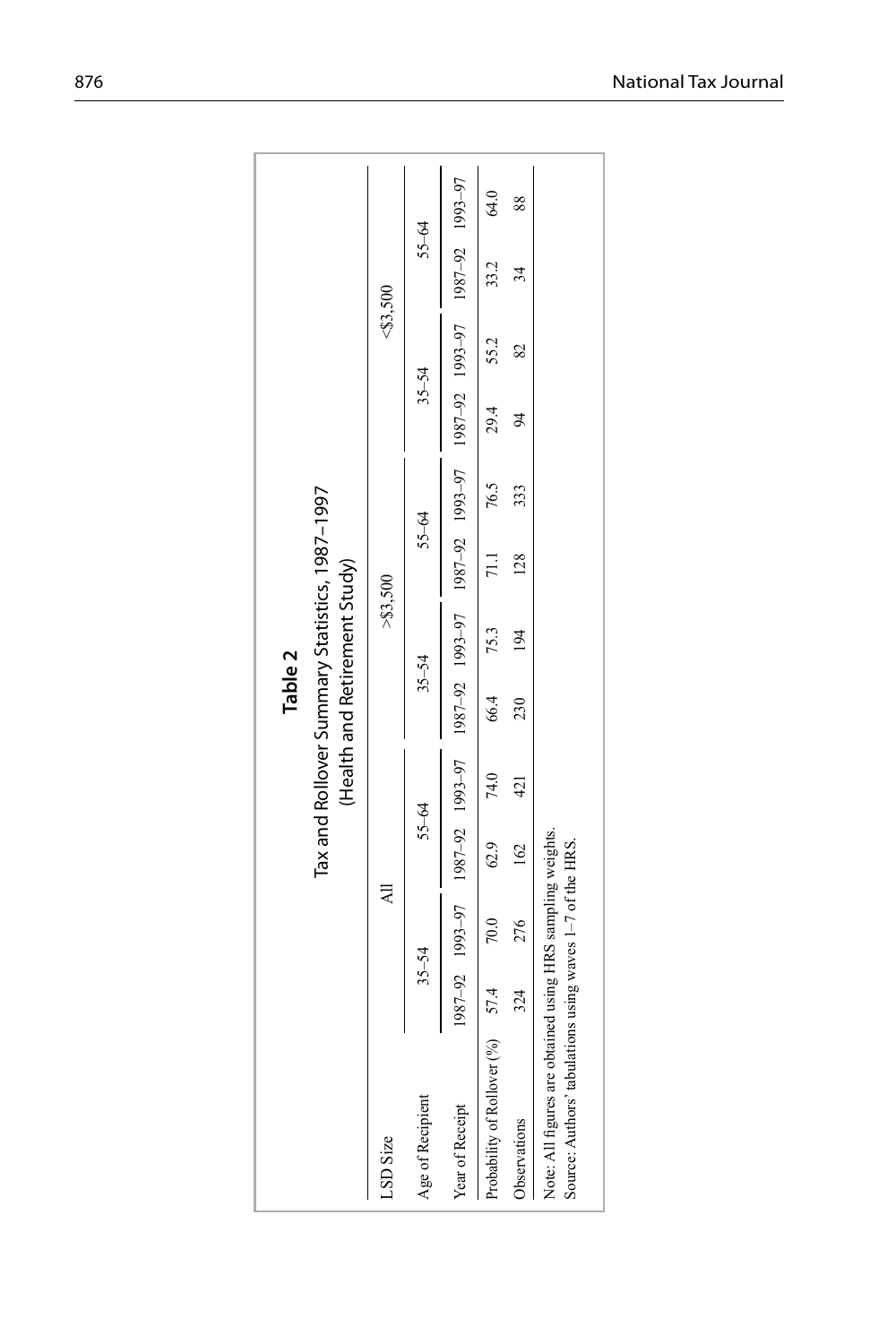

rollovers of large LSDs rose significantly, while rollovers of small LSDs were essentially unchanged. In contrast, after the withholding changes in 1992, rollovers of small LSDs increased substantially, while the increase in rollovers for large LSDs was smaller in absolute value.

A second set of questions, therefore, relates to why recipients of large LSDs reacted so differently compared to recipients of small LSDs. As discussed below, we believe the different default rules that apply to employer's ability to unilaterally cash out small versus large balances help explain these divergent trends.

## **VI. REGRESSION RESULTS**

### **A. Eff ects of the 1986 Changes**

Table 3 reports the results of probit and ordinary least squares (OLS) regressions using CPS data for the years 1981 to 1992. In each regression, the dependent variable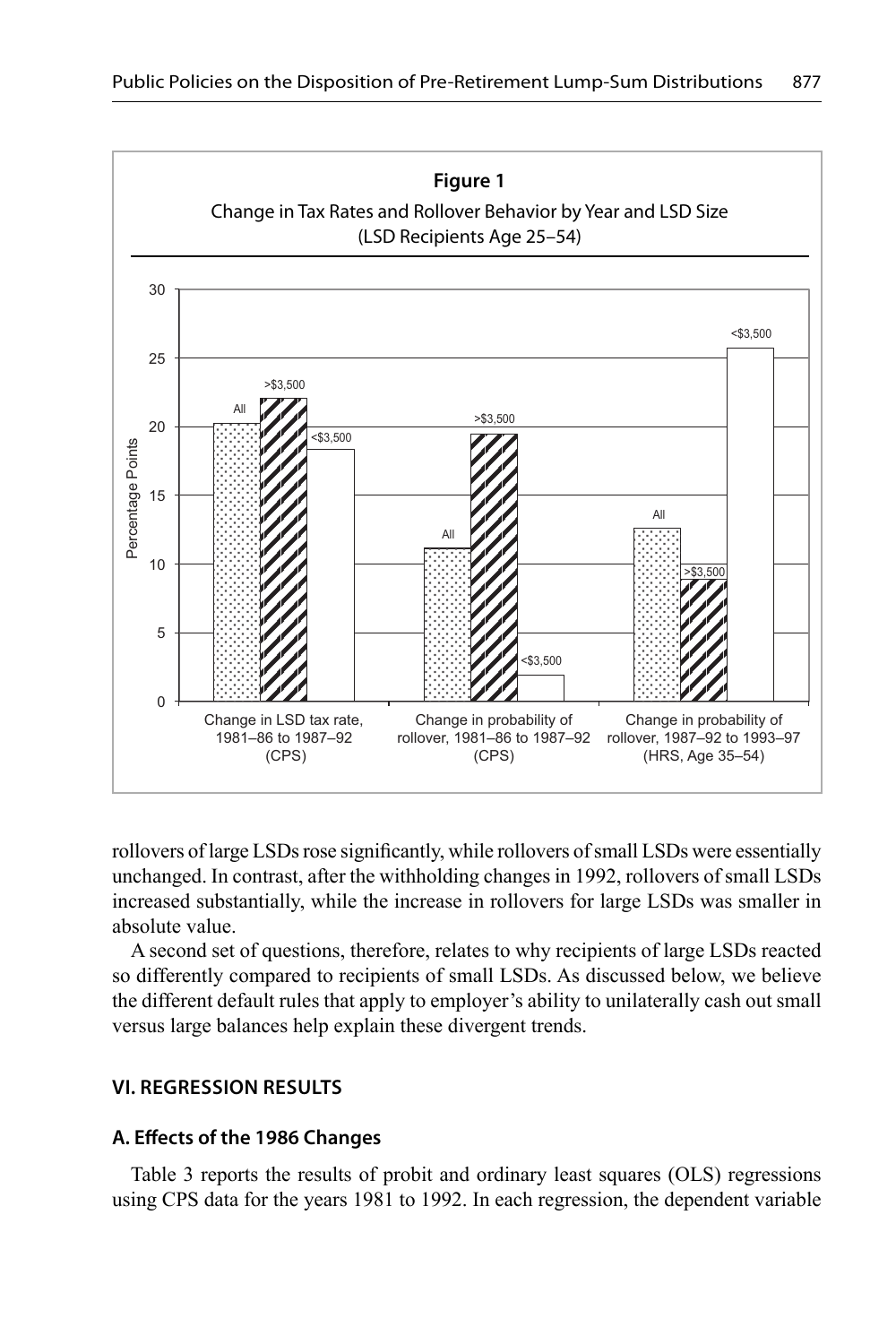|                             |                 | Table 3                 |                                                                                  |                 |                      |                         |  |  |  |  |  |
|-----------------------------|-----------------|-------------------------|----------------------------------------------------------------------------------|-----------------|----------------------|-------------------------|--|--|--|--|--|
|                             |                 |                         | Policy Effects on Rollover Behavior, 1981-92<br>(Current Population Survey Data) |                 |                      |                         |  |  |  |  |  |
|                             |                 | Probit Marginal Effects |                                                                                  |                 | <b>OLS</b> Estimates |                         |  |  |  |  |  |
|                             | All             |                         | LSD>\$3,500 LSD<\$3,500                                                          | All             |                      | LSD>\$3,500 LSD<\$3,500 |  |  |  |  |  |
| $(1) r^*$                   | 7.99<br>(0.026) | 10.60<br>(0.009)        | $-8.93$<br>(0.328)                                                               | 9.26<br>(0.025) | 12.98<br>(0.008)     | $-7.22$<br>(0.219)      |  |  |  |  |  |
|                             |                 |                         | ${0.050}$                                                                        |                 | ${0.008}$            |                         |  |  |  |  |  |
| (2) LSDtax                  | 0.70            | 0.91                    | $-0.14$                                                                          | 0.81            | 1.16                 | $-0.11$                 |  |  |  |  |  |
|                             | (0.001)         | (0.000)                 | (0.696)                                                                          | (0.000)         | (0.000)              | (0.678)                 |  |  |  |  |  |
|                             |                 |                         | ${0.017}$                                                                        |                 | ${0.002}$            |                         |  |  |  |  |  |
| $(3)$ LSDtax -              | 0.31            | 1.16                    | $-0.42$                                                                          | 0.28            | 1.32                 | $-0.30$                 |  |  |  |  |  |
| Retirement Tax Rate (0.365) |                 | (0.023)                 | (0.432)                                                                          | (0.418)         | (0.028)              | (0.363)                 |  |  |  |  |  |
|                             |                 |                         | ${0.033}$                                                                        |                 |                      | ${0.018}$               |  |  |  |  |  |
| $(4) r^*$                   | 1.50            | 0.84                    |                                                                                  | 3.06            | 0.81                 |                         |  |  |  |  |  |
|                             | (0.752)         | (0.863)                 |                                                                                  | (0.549)         | (0.871)              |                         |  |  |  |  |  |
| Penalty Dummy               | 0.21            | 0.30                    |                                                                                  | 0.26            | 0.32                 |                         |  |  |  |  |  |
|                             | (0.047)         | (0.039)                 |                                                                                  | (0.069)         | (0.028)              |                         |  |  |  |  |  |
| (5) LSDtax                  | 0.56            | 0.74                    |                                                                                  | 0.68            | 0.983                |                         |  |  |  |  |  |
|                             | (0.009)         | (0.009)                 |                                                                                  | (0.002)         | (0.002)              |                         |  |  |  |  |  |
| Penalty Dummy               | 0.16            | 0.18                    |                                                                                  | 0.20            | 0.166                |                         |  |  |  |  |  |
|                             | (0.067)         | (0.110)                 |                                                                                  | (0.081)         | (0.170)              |                         |  |  |  |  |  |
| $(6)$ LSDtax -              | $-0.22$         | 0.336                   |                                                                                  | $-0.18$         | 0.42                 |                         |  |  |  |  |  |
| Retirement Tax Rate (0.574) |                 | (0.591)                 |                                                                                  | (0.589)         | (0.556)              |                         |  |  |  |  |  |
| Penalty Dummy               | 0.24            | 0.285                   |                                                                                  | 0.33            | 0.28                 |                         |  |  |  |  |  |
|                             | (0.004)         | (0.034)                 |                                                                                  | (0.005)         | (0.046)              |                         |  |  |  |  |  |

Notes: Marginal effect coefficients represent  $dF/dx$ , the marginal effect on the probability of rolling over. For dummy variables, the estimates show the effect of switching from 0 to 1. All marginal effect estimates calculated at the mean of the independent variables. P-values for individual coefficients are reported in parentheses. P-values associated with the difference between samples (i.e. LSD greater than \$3,500 versus LSD less than \$3,500) are reported in brackets.

Sampling weights from the April CPS are used. Rollover in the CPS is defined as rollover to an IRA or the purchase of an annuity, which are tax-preferred relative to other uses reported in the data.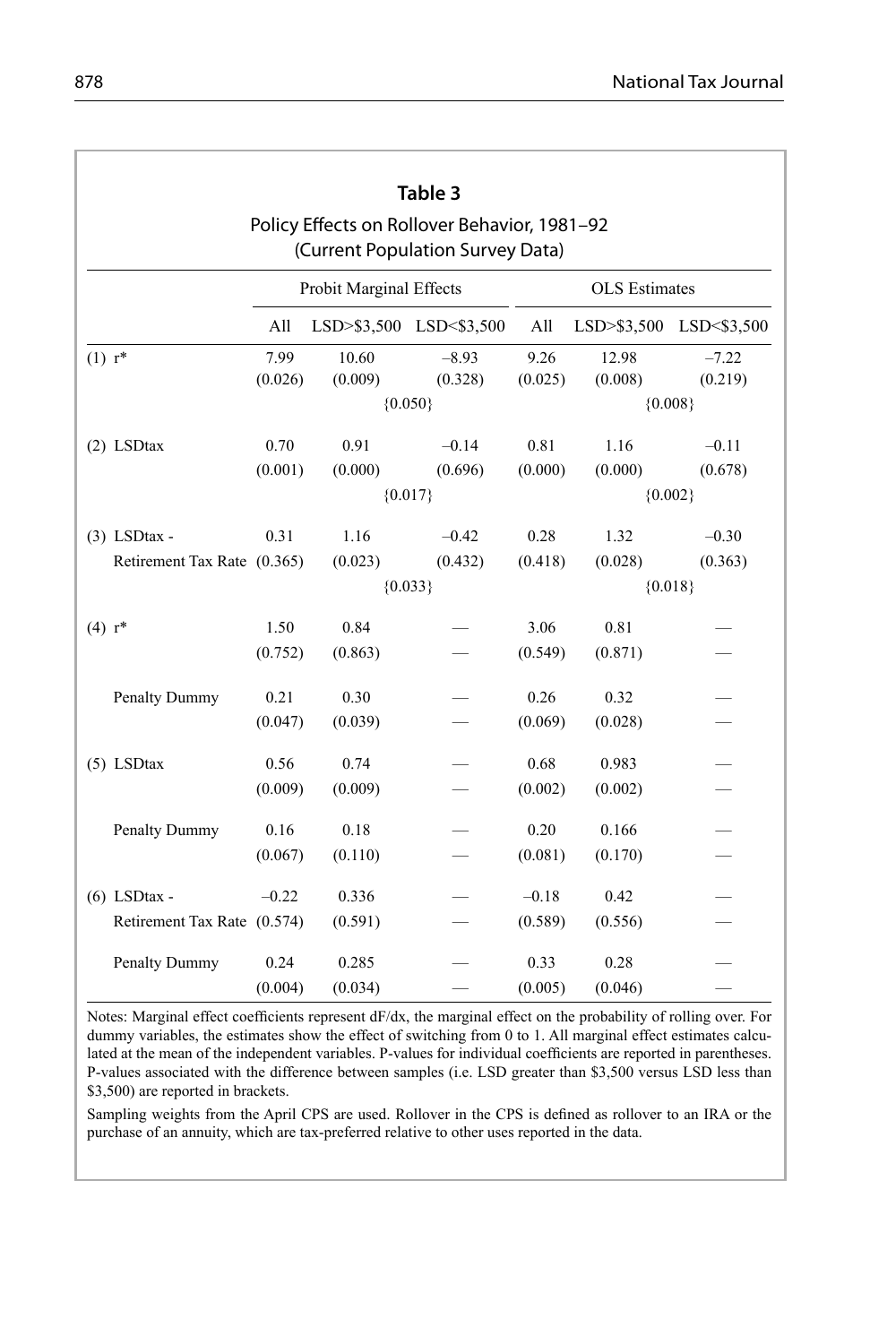takes the value 1 if the respondent rolled over the entire LSD into an IRA or qualified account or used it to purchase an annuity, and 0 otherwise. The independent variables include dummies for educational attainment, the age-adjusted quintile of total family income, the age-adjusted quintile of interest and dividend income, homeownership, race, age when the LSD was received, and an indicator for whether the LSD was received after 1986.15 For continuous variables, the table reports marginal effects evaluated at the sample mean. For discrete variables, the table reports the effects of a change in the variable from 0 to one, with all other covariates set to sample means.<sup>16</sup> The regressions differ in the specification of tax variables, as discussed below.

#### 1. All LSDs

We focus initially on the first and fourth columns of the table, which report probit and OLS results for LSDs of all sizes. These equations are represented by  $R = X\beta_1 + T\gamma_1 + \varepsilon$ , where *R* is the rollover decision, *X* is a vector of the independent variables listed above, and *T* is a vector of tax variables. In Regression 1, *T* is represented by the variable *r\**. The coefficient on  $r^*$  is statistically significant and the marginal effect implies that the 1986 changes raised the number of rollovers by approximately 5 percentage points.17 Regression 2 replaces  $r^*$  with the current tax rate (including any penalties that apply) on cash out. Raising the current tax rate by 10 percentage points raises the probability of rollover by 7 percentage points. As shown in Table 1, the 1986 tax changes raised the current tax rate by 20 percentage points for households between the age 25 and 54; thus, the tax changes would be estimated to have raised rollover rates by 14 percentage points. Regression 3 replaces the current tax rate with the difference between the current tax rate on LSDs and the tax rate that is projected to occur in retirement. The coefficient on this variable is not significantly different from 0. As shown below, the imprecision of the estimate partly reflects heterogeneous responses among respondents with different account sizes.

Taken together, the first three regressions suggest that the 1986 changes in the effective tax rate on cash-outs may have increased the likelihood of rollover, although the evidence is not overwhelming. This result is consistent with both rational models of behavior *and* behavioral models, since the economic incentive changed *and* a "penalty" was imposed.

<sup>&</sup>lt;sup>15</sup> To determine the age-adjusted quintiles for income, households are divided into 5-year groups (25–29, 30–34, etc.) and ranked within their respective group.

<sup>&</sup>lt;sup>16</sup> We have also estimated the maximum-likelihood model described in an Appendix that is available upon request from the authors. Unlike the probit or OLS regressions in Table 3, the maximum likelihood estimates allow for partial rollovers (which are treated as cash-outs in the probit/OLS regressions) and account for the amount of the distribution that is rolled over. The MLE estimates for *r\** gave implications very similar to the probit/OLS estimates.

<sup>&</sup>lt;sup>17</sup> The coefficient patterns for other independent variables are similar to those in previous research, much of which uses the CPS, and are not reported here.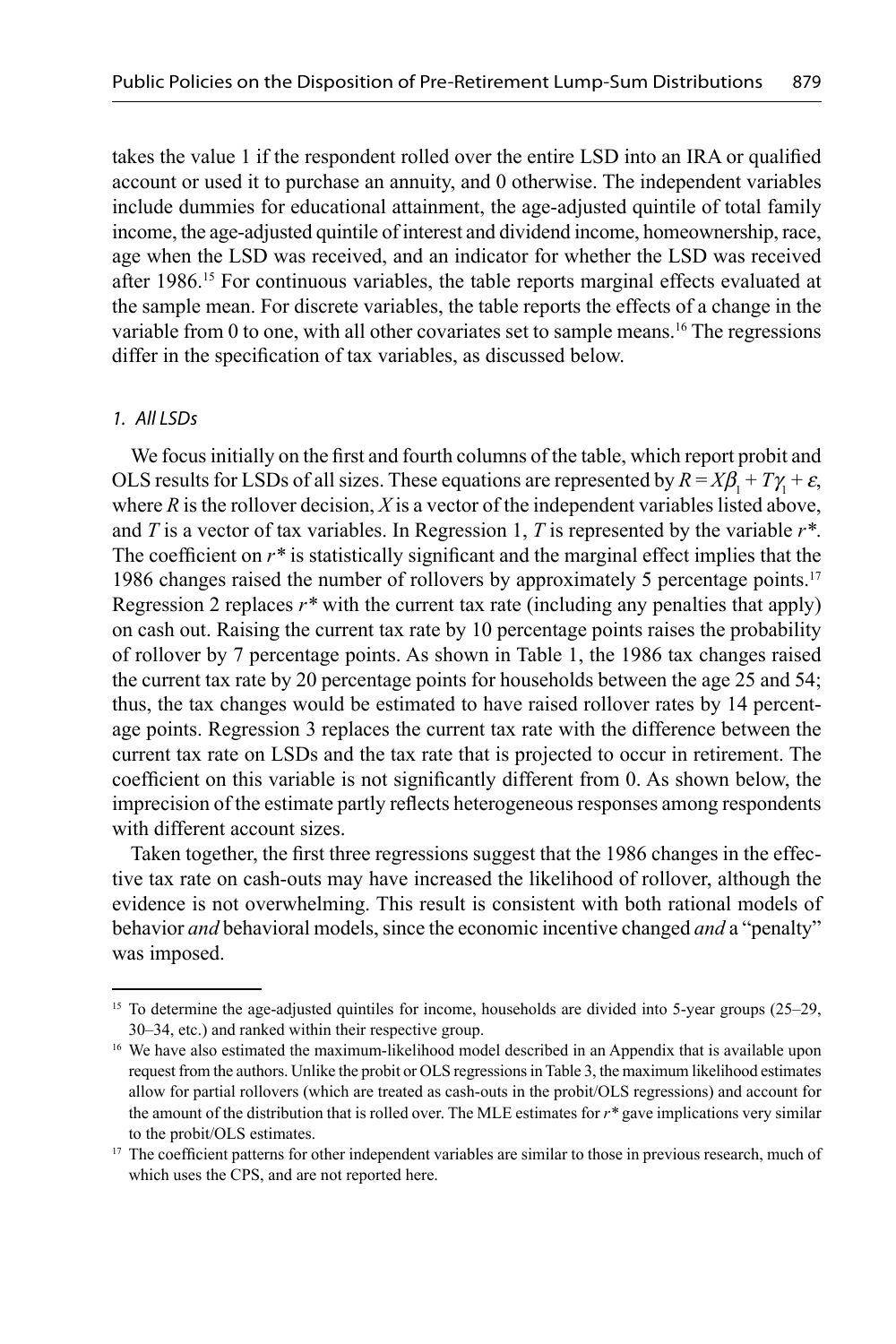#### 2. Penalties

A related question is whether, holding the effective tax rate constant, labeling part of it a "penalty" has a different effect than labeling it an "ordinary" tax rate. In a purely rational model, the label should have no effect; in a behavioral model, the stigma of being forced to pay a "penalty" may have an added deterrent effect on cash-outs, even after controlling for the current tax rate (which already includes the penalty).

This question is addressed in regressions (4) through (6). In these regressions, *T* is given by the same tax variables as in regressions (1) through (3) and a penalty dummy that takes the value of 1 for recipients between age 25 and 58 in years after 1986. In each regression, the penalty dummy has a large and statistically significant effect. These results imply that, *holding the overall effective tax rate constant*, labeling part of the effective tax rate as a "penalty" rather than a change in "ordinary" tax rates raised rollovers by 16 to 24 percentage points. These large and significant estimates of the effect of the penalty tax, when controlling for the overall effective tax rate, support a behavioral interpretation of LSD choices, rather than an exclusively rational one.18

#### 3. Large and Small LSDs

Table 1 and Figure 1 show that, although tax rates changed similarly for large (greater than \$3,500) and small LSDs after 1986, rollover patterns differed sharply. These results are robust to regression analysis. Columns 2–3 report the results of a probit regression of the form  $R = X\beta_2 I_L + T\gamma_2 I_L + X\beta_3 (1 - I_L) + T\gamma_3 (1 - I_L) + \varepsilon$ , where  $I_L$  is an indicator variable equal to 1 for LSD balances above \$3,500 and 0 otherwise. Column 2 reports probit estimates of  $\gamma_2$ . Column 3 reports probit estimates of  $\gamma_3$ . Columns 5 and 6 report similar results for OLS specifications.

In regressions  $(1)$  through  $(3)$ , the tax variables have positive and significant effects on rollovers of large LSDs. In the first two specifications, the coefficients on the tax variables are 30 to 40 percent larger for large LSDs (in columns 2 and 5) than for all LSDs (in columns 1 and 4). The coefficient in regression  $(3)$  is several times as large for large LSDs as it is for all LSDs and is estimated precisely. All of the estimates imply that rollovers of large LSDs are sensitive to tax differences between the post-1986 period and the pre-1986 period. In contrast, the point estimates for small LSDs (in columns  $3$  and  $6$ ) are uniformly negative and not significantly different from  $0$ ; the regressions show no evidence that the substantial tax changes enacted in 1986 had any impact on the rollover of small LSDs. The p-value for the difference in effects for large and small LSDs is reported in brackets below the estimates. In all three regressions, the differences

 $18$  Another possibility is that none of the three alternative specifications used in  $(4)$ – $(6)$  captures the true effective tax rate that taxpayers face and therefore rejection of the rational model is founded on an invalid representation of that model. By using three alternative measures of tax rates, we hope to guard against this potential problem.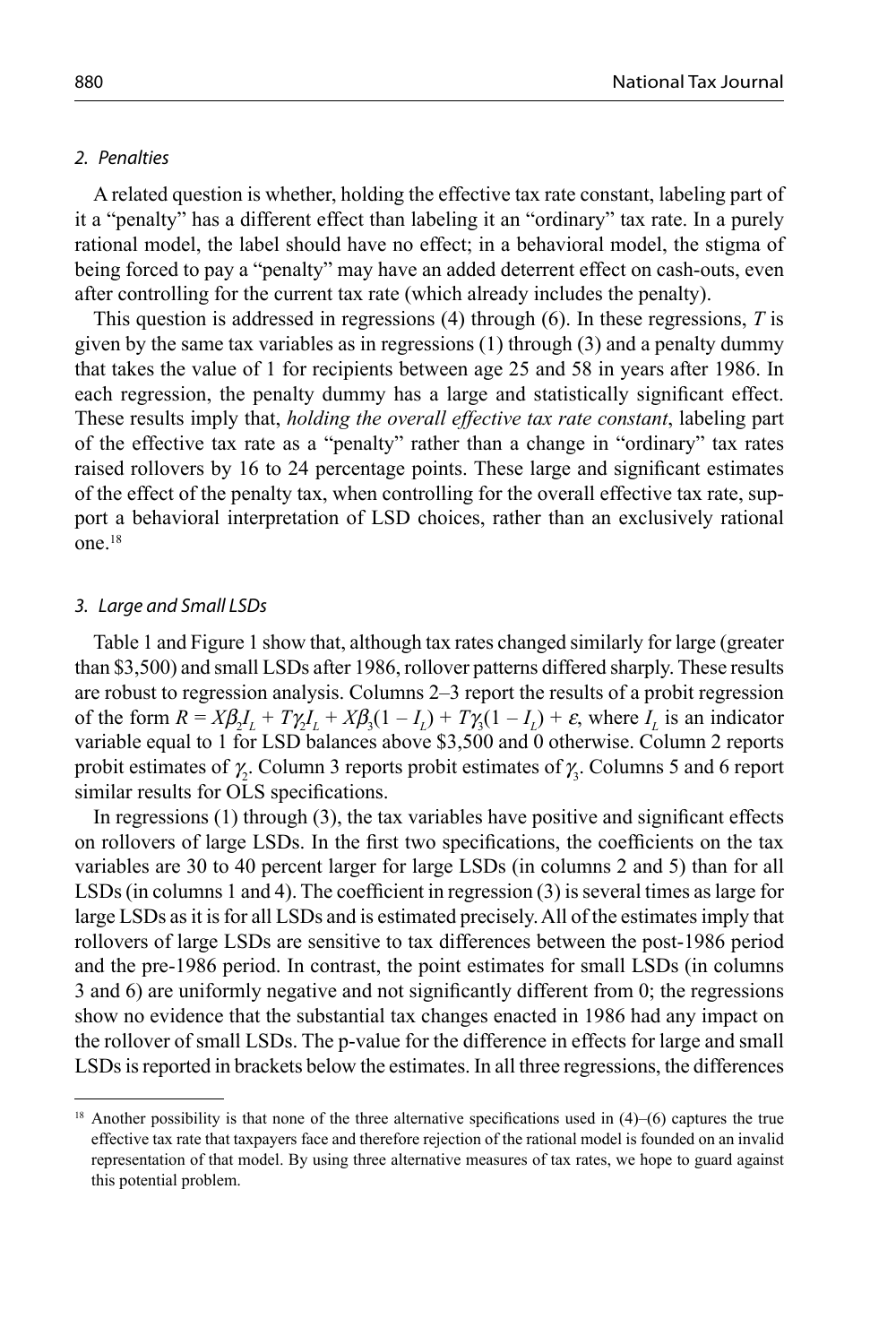are significant at conventional levels, with p-values ranging from .002 to .050.<sup>19</sup> When the penalty dummy is added in regressions (4) through (6), the penalty raises rollovers of large LSDs by 16 to 32 percentage points (columns 2 and 5).20

These results indicate substantial differences between rollovers of large and small LSDs in response to the tax changes in 1986. Given the similar changes in effective tax rates, the source of the differing behavior must lie elsewhere. One possibility is that allowing employers to act unilaterally in making a rollover decision for small LSDs dulls the effects of tax incentives for that group. An employer decision might dominate the tax effect because, even with the 1986 changes, workers are not forced to confront the tax implications of their choices until they file taxes the year after job separation. In contrast, the employer likely would have acted at the time of the job separation. If this hypothesis is correct, then imposing withholding taxes (which do not change the actual tax consequences of a decision, but may serve to make the tax consequences salient at the time of the rollover decision) should have a significant impact on the rollover of small LSDs. We examine that hypothesis below.

#### **B. Eff ect of the 1992 Withholding Changes**

To examine the impact of the 1992 withholding changes, we use data from the HRS. For a variety of reasons, however, it is more difficult to calculate  $r^*$  or the current tax rate that applies to LSD choices using the HRS data than with the CPS. As a result, in the HRS analysis, we focus on variation in the effective tax rate on LSDs that is induced by variation in age of the recipient at the time of the LSD receipt and the year of the LSD receipt, controlling for other factors. Table 1 shows that there are substantial variations in the effective tax rate on LSDs based on these factors in the 1981–1992 period.

First, we show that this procedure generates plausible results using the CPS. We replace the tax and penalty variables in the CPS data with interaction terms between age group and year of LSD receipt. That is, we estimate regressions of the form *R* =  $Z\alpha_0 + \alpha_1 (age < 55) + \alpha_2 (age > 55) + \alpha_3 (age < 55)(year > 1986) + \alpha_0 (age > 55)(year > 1986)$  $+ \varepsilon$ , where *age* < 55 (*age* > 55) are dummies that take the value 1 if the LSD recipient was age 55 or younger (older than age 55) and 0 otherwise, and *year>1986* takes the value 1 if the LSD was received in a year after 1986 and 0 otherwise. The *Z* vector is the *X* vector used in Table 3, but with age and year variables omitted. The results of this regression (shown in the first two rows and in columns 1 and 4 of Table 4) show that after 1986, rollovers of all LSDs in the CPS rose by 12 to 13 percentage points among those age 25 to 54 and did not change significantly for those age 55 to 64.

<sup>&</sup>lt;sup>19</sup> We estimate the p-value using a slightly adjusted specification:  $R = X\beta_2I_L + T\delta_2I_L + X\beta_3(1 - I_L) + T\delta_3 +$  $\varepsilon$ . These estimates recover the same effects as in the regressions reported in the text, but make it easier to identify the p-value of the difference as simply the p-value of  $\delta$ .

<sup>&</sup>lt;sup>20</sup> We cannot estimate the penalty regressions for small LSDs because the very small sample of those age 55–64 with small LSDs before 1986 ( $n = 3$ ) introduces extreme multicollinearity between the post-1986 variable, the age 55–64 variable, and the penalty variable.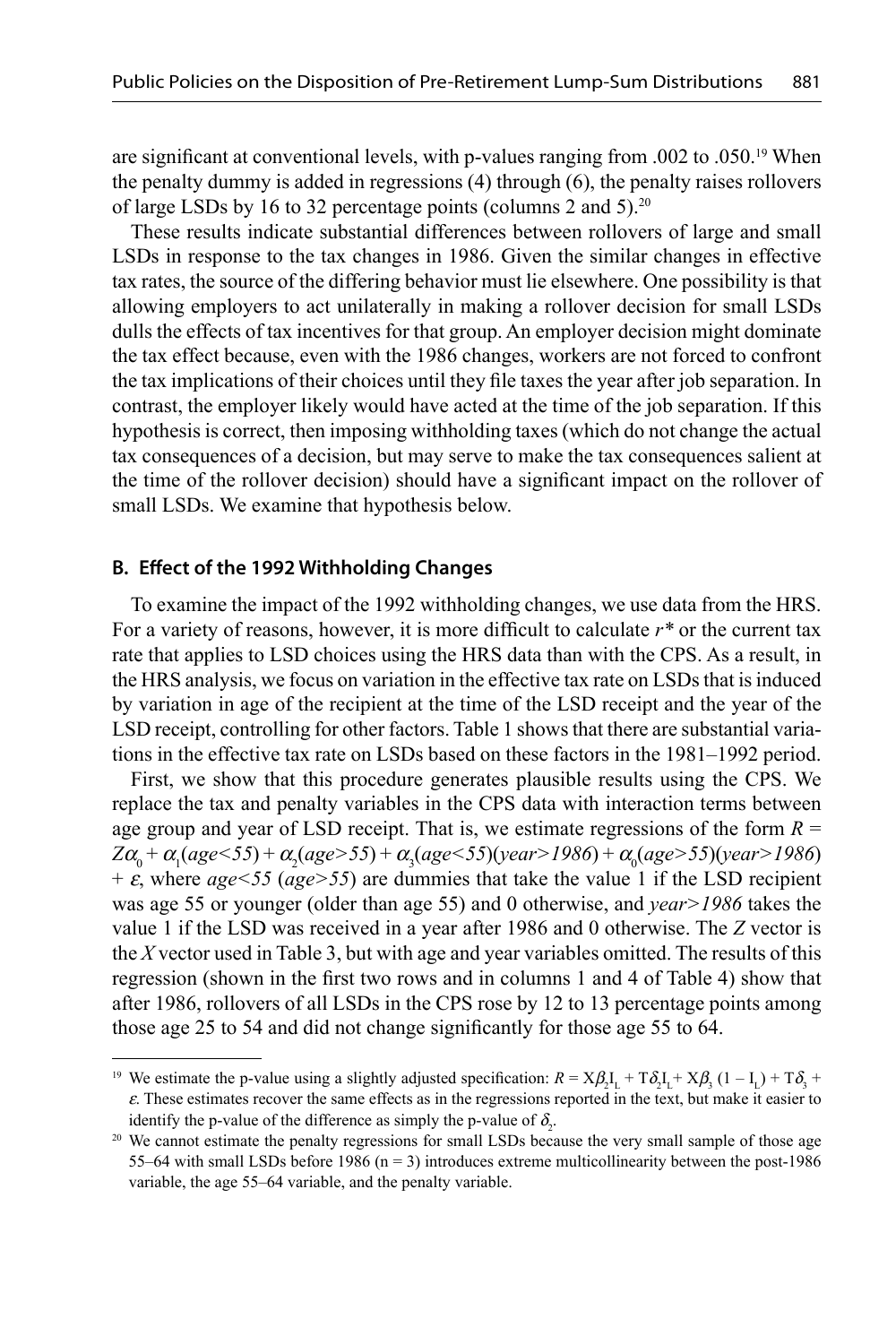|                                        |         | Table 4                 |                                              |                  |                      |                         |
|----------------------------------------|---------|-------------------------|----------------------------------------------|------------------|----------------------|-------------------------|
|                                        |         | Probit Marginal Effects | Rollover Behavior by Year, Age, and LSD Size |                  | <b>OLS</b> Estimates |                         |
| Sample                                 | All     |                         | LSD>\$3,500 LSD<\$3,500                      | All              |                      | LSD>\$3,500 LSD<\$3,500 |
| CPS Received 1981-1992                 |         |                         |                                              |                  |                      |                         |
| (1) $(Age 25-54)*(Year 1987-92)$ 0.126 | (0.000) | 0.206<br>(0.000)        | 0.048<br>(0.202)                             | 0.116<br>(0.000) | 0.197<br>(0.000)     | 0.027<br>(0.321)        |
|                                        |         |                         | ${0.01}$                                     |                  |                      | ${0.000}$               |
| $(Age 55-64)*(Year 1987-92) -0.098$    |         | $-0.099$                |                                              | $-0.167$         | $-0.163$             |                         |
|                                        | (0.33)  | (0.319)                 |                                              | (0.257)          | (0.258)              |                         |
| <b>HRS Received 1987–1997</b>          |         |                         |                                              |                  |                      |                         |
| (2) $(Age 35-54)*(Year 1993-97)$ 0.124 |         | 0.115                   | 0.231                                        | 0.127            | 0.115                | 0.227                   |
|                                        | (0.004) | (0.022)                 | (0.002)                                      | (0.002)          | (0.015)              | (0.001)                 |
|                                        |         |                         | ${0.118}$                                    |                  |                      | ${0.117}$               |
| $(Age 55-64)*(Year 1993-97)$           | 0.103   | 0.043                   | 0.268                                        | 0.103            | 0.043                | 0.302                   |
|                                        | (0.028) | (0.397)                 | (0.003)                                      | (0.026)          | (0.389)              | (0.002)                 |
|                                        |         |                         | ${0.034}$                                    |                  |                      | ${0.019}$               |

Notes: Marginal effect coefficients represent  $dF/dx$ , the marginal effect on the probability of rolling over. For dummy variables, the estimates show the effect of switching from 0 to 1. All marginal effect estimates calculated at the mean of the independent variables. P-values for individual coefficients are reported in parentheses. P-values associated with the difference between samples (i.e. LSD greater than \$3,500 versus LSD less than \$3,500) are reported in brackets.

Sampling weights from the April CPS are used. Rollover in the CPS is defined as rollover to an IRA or the purchase of an annuity, which are tax-preferred relative to other uses reported in the data.

In columns 2–3 and 5–6, we interact the variables above with LSD size, as in Table 3. For LSD recipients age 54 or younger, the change in rollover behavior after 1986 was much larger for large LSDs (shown in columns 2 and 5) than for small LSDs (shown in columns 3 and 6) and the difference is significant at p-values of  $.01$  or less. This is consistent with the results in Table 3.21

<sup>&</sup>lt;sup>21</sup> Chang (1996) reports a 9.1 percentage point increase in the likelihood of a rollover as a difference-indifference estimate of the effect of the 1986 reforms on recipients younger than 55, relative to those age 55 or older.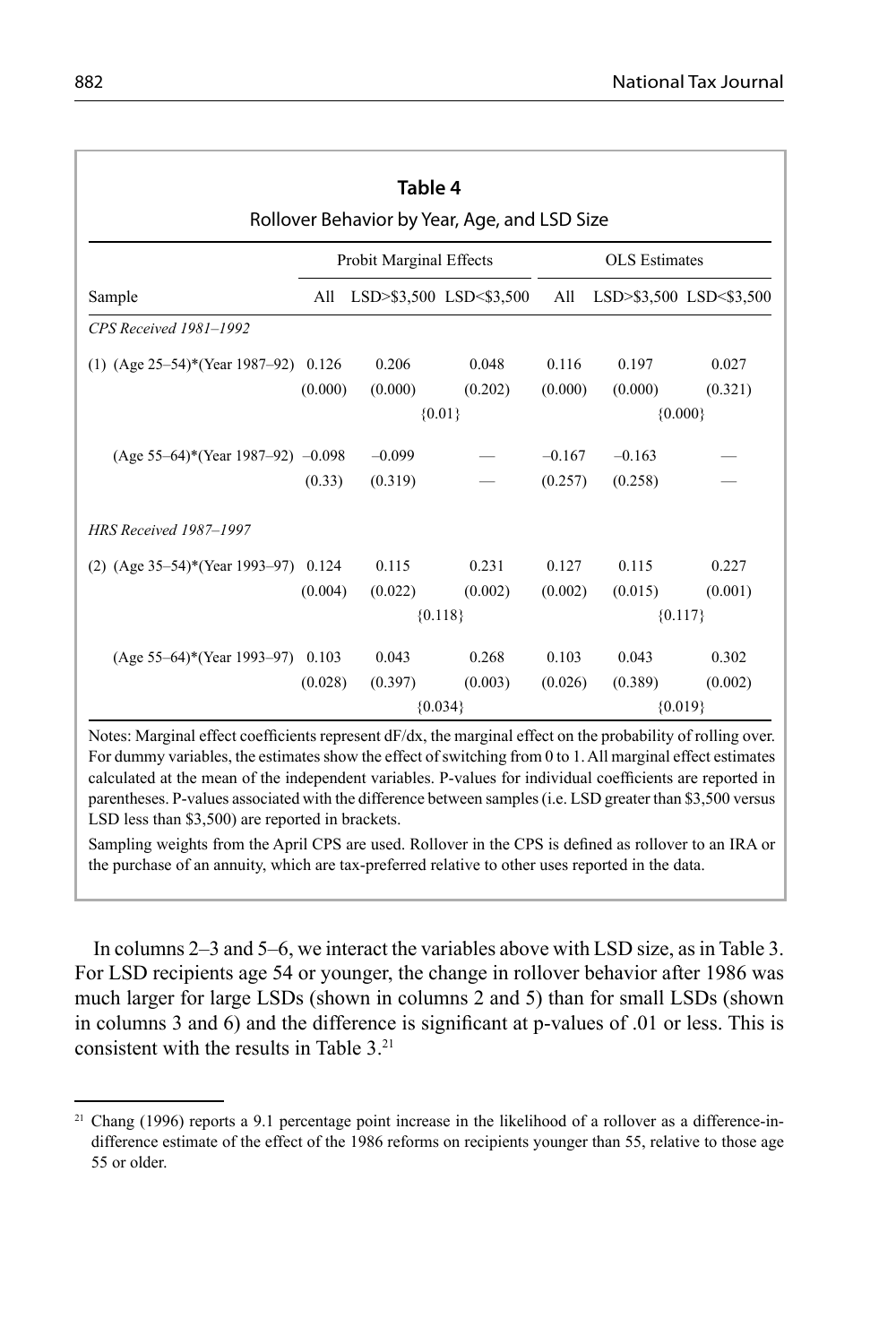The bottom two rows of Table 4 report regression results using the HRS from 1987–1997. The regressions control for educational attainment, age-adjusted quintile of household income, race, and year of LSD receipt.<sup>22</sup> The 1992 changes raised rollovers by roughly 12 percentage points among those age 35 to 54 and by about 10 percentage points among those age 55 to 64. Thus, the withholding rules appear to have had their intended effect. This supports a role for behavioral factors in two ways. First, the change in law made it easier for individuals to roll over funds since all companies were required to offer a direct rollover. Second, the withholding tax rule did not actually change the tax burden for rollovers and only affected it minimally (through the timing of the tax payment) for those who cashed in. The rational model developed above implies little impact on rollover behavior from such changes.

Interestingly, the effects of the 1992 withholding requirements, as with the 1986 tax changes, differ between large and small LSDs, but in this case, rollovers of small LSDs are much *more* responsive to the change than rollovers of large LSDs. Recipients of small LSD balances raised their rollovers by 23 to 30 percentage points (columns 3 and 6). Recipients of large LSDs raised their rollovers by just 4 to 12 percentage points, and these effects are not significant among recipients older than age 55. For older households, the difference in coefficients has a p-value of  $0.034$  under the probit specification and 0.019 under the OLS specification.

The fact that withholding had an effect is evidence against a purely rational model. The withholding rule had no impact on effective tax rates, but it made the tax consequences of rollover choices more salient *at the time a decision had to be made*. In a model of rational, calculating individuals with foresight, these changes should have no effect. In a variety of alternative models, however, such changes could have significant effects — if people understand the withholding tax to represent a suggestion by government that rolling the funds over would be a good idea, if people do not have foresight, etc.

The fact that the withholding rules had effects mainly on small LSDs suggests that interactions among policies could be quite important. Recall that in the years before and after 1993, firms could cash out small balances if there were no directive from the departing employee. The withholding rule may have made employees pay attention to the rollover decision at the time it had to be made and then choose to keep the funds in a tax-preferred account, thus not giving firms the chance to make unilateral choices.

Finally, the fact that tax withholding created the largest differences between large and small LSDs among households who were older than age 55 is further evidence of the importance of behavioral factors. These households would be most likely not to bear any penalty for cashing in the funds.23

<sup>&</sup>lt;sup>22</sup> We calculate age-adjusted quintile of total household income using income data and age in the survey year closest to the job separation in question.

 $23$  Duflo et al. (2006) and Choi, Laibson, and Madrian (2011) provide further evidence of irrational behavior related to retirement saving among individuals age 59 and older.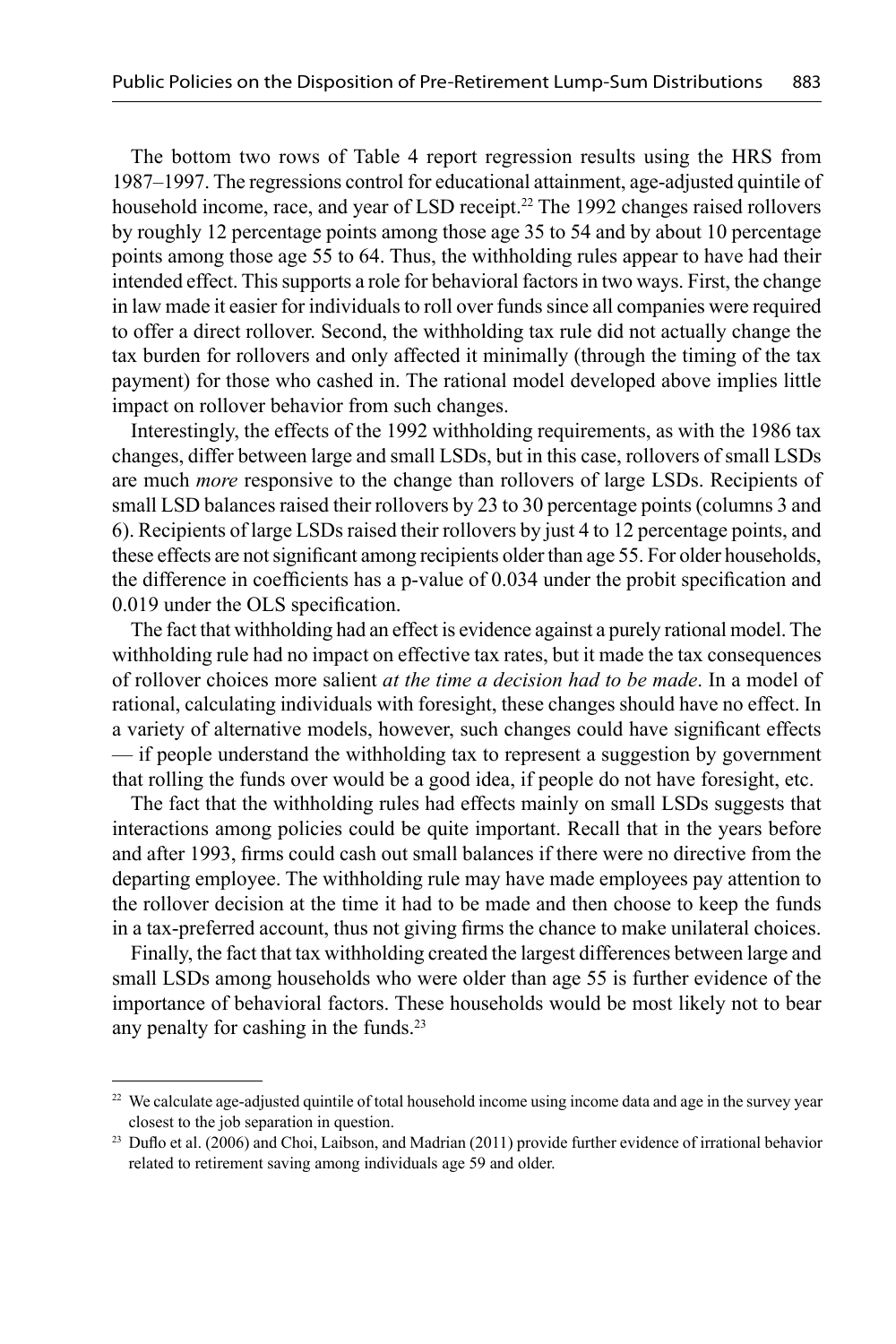#### **VII. CONCLUSION**

Policy makers have expressed significant concerns about pre-retirement cash-outs of retirement account balances. Our evidence shows that effective tax rates affect individuals' decisions to rollover or cash out their balances. The link between tax rates and rollovers is not surprising, and is consistent with both rational and behavioral considerations.

Several additional results help clarify the channels through which public policies influence rollover behavior and, in general, point to the importance of behavioral considerations. First, specifying some of the effective tax rate as a "penalty" (as was done in 1986) rather than as an "ordinary" tax rate has a significant impact on behavior. Indeed, controlling for both the existence of a penalty and the overall effective tax rate (including the penalty), the existence of a penalty dominates the results, perhaps because it is more salient. Second, the 1992 changes — which required employers to offer a rollover option and imposed withholding taxes on funds that were not rolled over but did not affect the ultimate tax burden on rollovers versus cash-outs — led to substantial increases in rollover propensities. Third, the 1986 changes — which altered the effective rate of taxation — were associated with little change in rollovers of small LSDs, but substantial increases in rollovers of large LSDs. In contrast, the 1993 changes — which did not alter the effective tax rate, but which may have made the rollover choice easier and more attractive for workers — were associated with substantial increases in rollovers of small LSDs that were as large as, or larger than, the increase in rollovers of large LSDs. This pattern may have occurred because the tax withholding rules make the tax consequences of the rollover decision salient to the worker at the time the decision needs to be made, whereas changes in effective tax rates do not necessarily come to the worker's attention until the tax return has to be fi led.

The results of the analysis have implications for the relative importance of, and interactions between, economic incentives and psychological factors in household saving behavior. They offer policy makers new and potentially powerful dimensions along which to alter economic behavior. The results also suggest that when public policies aim to influence behavior through a variety of interventions, the interactions among the interventions can be important. Finally, the results imply that policy design should consider more than just how it affects individuals' budget constraints. Packaging matters.

#### **ACKNOWLEDGMENTS AND DISCLAIMERS**

The authors thank Daniel Benjamin, John Karl Scholz, James M. Poterba, and various seminar participants for helpful comments, Spencer Smith for outstanding assistance, and the Social Security Administration for financial support.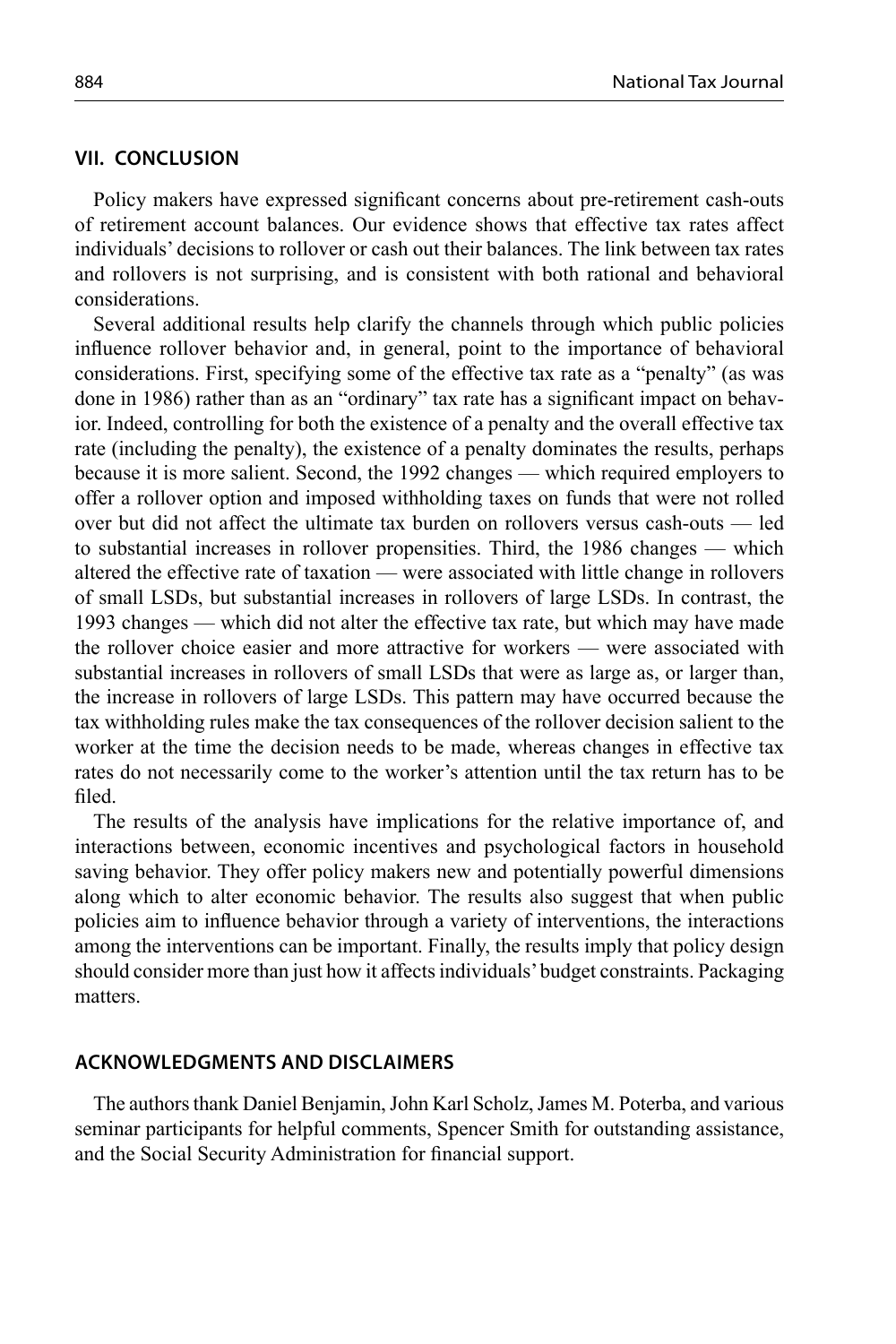## **REFERENCES**

Andrews, Emily S., 1991. "Retirement Savings and Lump-Sum Distributions." *Benefits Quarterly* 7 (2), 47–58.

Benjamin, Daniel J., 2003. "Does 401(k) Eligibility Increase National Savings?: Evidence from Propensity Score Subclassification." *Journal of Public Economics* 87 (5–6), 1259–1290.

Bernheim, B. Douglas, Andrey Fradkin, and Igor Popov, 2011. "The Welfare Economics of Default Options: A Theoretical and Empirical Analysis of 401(k) Plans." NBER Working Paper No. 17587. National Bureau of Economic Research, Cambridge, MA.

Bertrand, Marianne, Dean Karlan, Sendhil Mullainathan, Eldar Shafir, and Jonathan Zinman, 2005. "What's Psychology Worth? A Field Experiment in the Consumer Credit Market." NBER Working Paper No. 11892. National Bureau of Economic Research, Cambridge, MA.

Burman, Leonard E., Norma B. Coe, and William G. Gale, 1999. "Lump Sum Distributions from Pension Plans: Recent Evidence and Issues for Policy and Research." *National Tax Journal* 52 (3), 553–562.

CCH Tax Law Editors, 1994, 2001, and 2007. *U.S. Master Tax Guide*. CCH, Chicago, IL.

Chang, Angela, 1996. "Tax Policy, Lump-Sum Pension Distributions, and Household Saving." *National Tax Journal* 49 (2), 235–252.

Chetty, Raj, Adam Looney, and Kory Kroft, 2009. "Salience and Taxation: Theory and Evidence." *American Economic Review* 99 (4), 1145–1177.

Choi, James J., David I. Laibson, and Brigitte C. Madrian, 2011. "\$100 Bills on the Sidewalk: Suboptimal Saving in 401(k) Plans." *Review of Economics and Statistics* 93 (3), 748–763.

CQ Press, 1998. *Congressional Quarterly Almanac: 105th Congress, 1st Session…1997*. Congressional Quarterly Books, Washington, DC.

Duflo, Esther, William G. Gale, Jeffrey Liebman, Peter Orszag, and Emmanuel Saez, 2006. "Saving Incentives for Low- and Middle-Income Families: Evidence from a Field Experiment with H&R Block." *Quarterly Journal of Economics* 121 (4), 1311–1346.

Duflo, Esther, and Emmanuel Saez, 2003. "The Role of Information and Social Interactions in Retirement Plan Decisions: Evidence from a Randomized Experiment." *Quarterly Journal of Economics* 118 (3), 815–842.

Engelhardt, Gary V., 2002. "Pre-Retirement Lump-Sum Pension Distributions and Retirement Income Security: Evidence from the Health and Retirement Survey." *National Tax Journal* 55 (4), 665–685.

Engelhardt, Gary V., and Anil Kumar, 2011. "Pensions and Household Wealth Accumulation." *Journal of Human Resources* 46 (1), 203–236.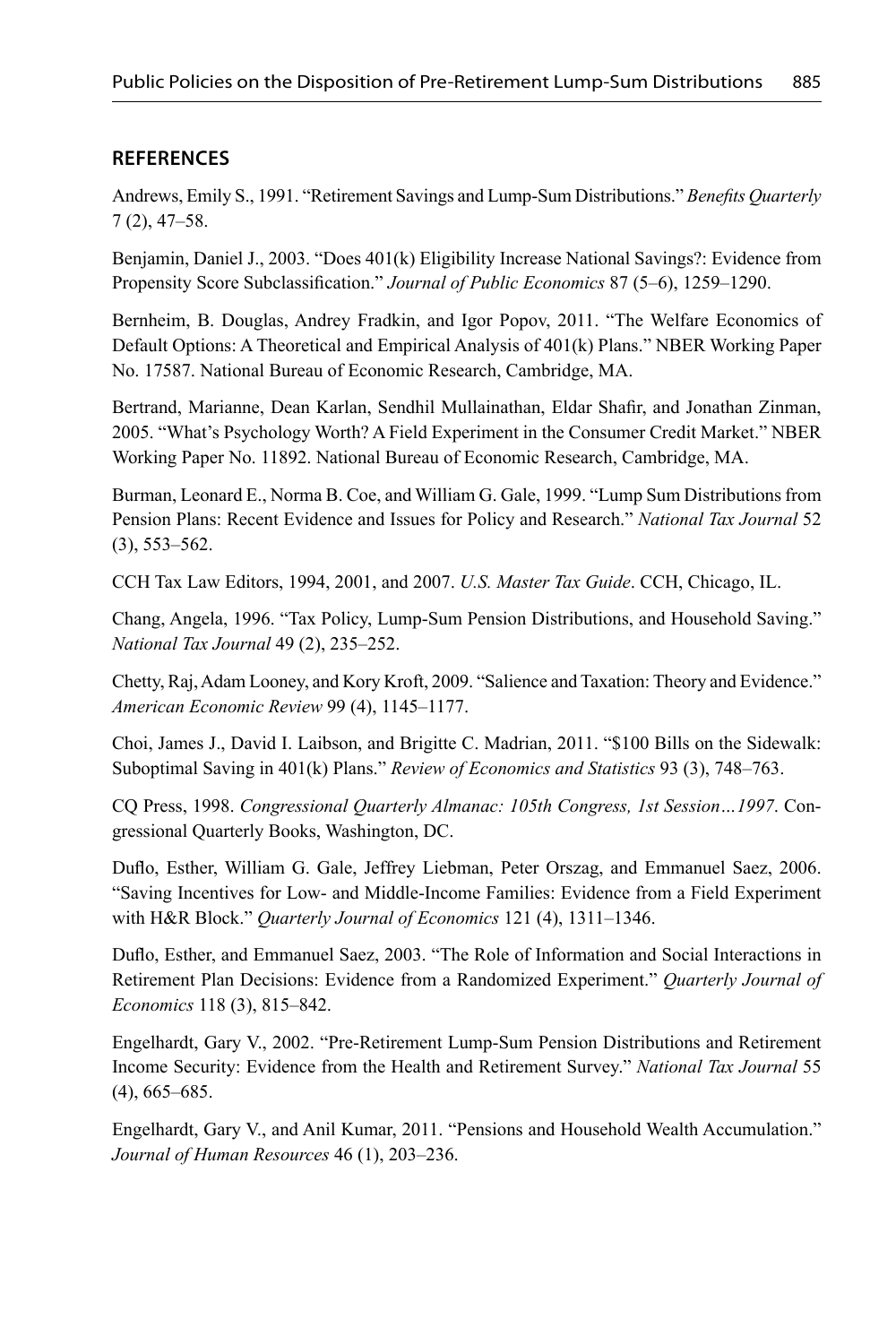Engen, Eric M., William G. Gale, and John Karl Scholz, 1996. "The Illusory Effects of Saving Incentives on Saving." *Journal of Economic Perspectives* 10 (4), 113–138.

Engen, Eric M., William G. Gale, and Cori E. Uccello, 1999. "The Adequacy of Household Saving." *Brookings Papers on Economic Activity* 1999 (2), 65–187.

Epley, Nicholas, Dennis Mak, and Lorraine Chen Idson, 2006. "Bonus or Rebate?: The Impact of Income Framing on Spending and Saving." *Journal of Behavioral Decision Making* 19 (3), 213–227.

Fernandez, Phyllis, 1992. "Pre-Retirement Lump-Sum Distributions." In Turner, John A., and Daniel Beller (eds.), *Trends in Pensions*, 285–318. U.S. Government Printing Office, Washington, DC.

Finkelstein, Amy, 2009. "E-ZTAX: Tax Salience and Tax Rates." *Quarterly Journal of Economics* 124 (3), 969–1010.

Gale, William G., 1998. "The Effects of Pensions on Household Wealth: A Reevaluation of Theory and Evidence." *Journal of Political Economy* 106 (4), 706–723.

Gustman, Alan L., and Thomas L. Steinmeier, 1999. "Effects of Pensions on Savings: Analysis with Data from the Health and Retirement Survey." *Carnegie-Rochester Conference Series on Public Policy* 50 (June), 271–324.

Hurd, Michael D., Lee A. Lillard, and Constantijn Panis, 1998. "An Analysis of the Choice to Cash Out Pension Rights at Job Change or Retirement." Unrestricted Draft Series DRU-1979- DOL. RAND Labor and Population Program, Santa Monica, CA.

Hurd, Michael, and Constantijn Panis, 2006. " The Choice to Cash Out Pension Rights at Job Change or Retirement." *Journal of Public Economics* 90 (12), 2213–2227.

Hurst, Erik, 2003. "Grasshoppers, Ants, and Pre-Retirement Wealth: A Test of Permanent Income." NBER Working Paper No. 10098. National Bureau of Economic Research, Cambridge, MA.

Korczyk, Sophie M., 1996. *Pre-Retirement Pension Distributions in the Health and Retirement Study*. Public Policy Institute Report No. 9609. American Association of Retired Persons, Washington, DC.

Liebman, Jeffrey B., and Erzo F. P. Luttmer, 2012. "The Perception of Social Security Incentives for Labor Supply and Retirement: The Median Voter Knows More Than You'd Think." In Brown, Jeffrey (ed.), *Tax Policy and the Economy, Volume 26*. University of Chicago Press, Chicago, IL.

Madrian, Brigitte C., and Dennis F. Shea, 2001. "The Power of Suggestion: Inertia in 401(k) Participation and Savings Behavior." *Quarterly Journal of Economics* 116 (4), 1149–1187.

Poterba, James M., Steven F. Venti, and David A. Wise, 1996. "How Retirement Saving Programs Increase Saving." *Journal of Economic Perspectives* 10 (4), 91–112.

Poterba, James M., Steven F. Venti, and David A. Wise, 1998. "Lump-Sum Distributions from Retirement Saving Plans: Receipt and Utilization." In Wise, David A. (ed.), *Inquiries in the Economics of Aging*, 85–108. National Bureau of Economic Research, Cambridge, MA.